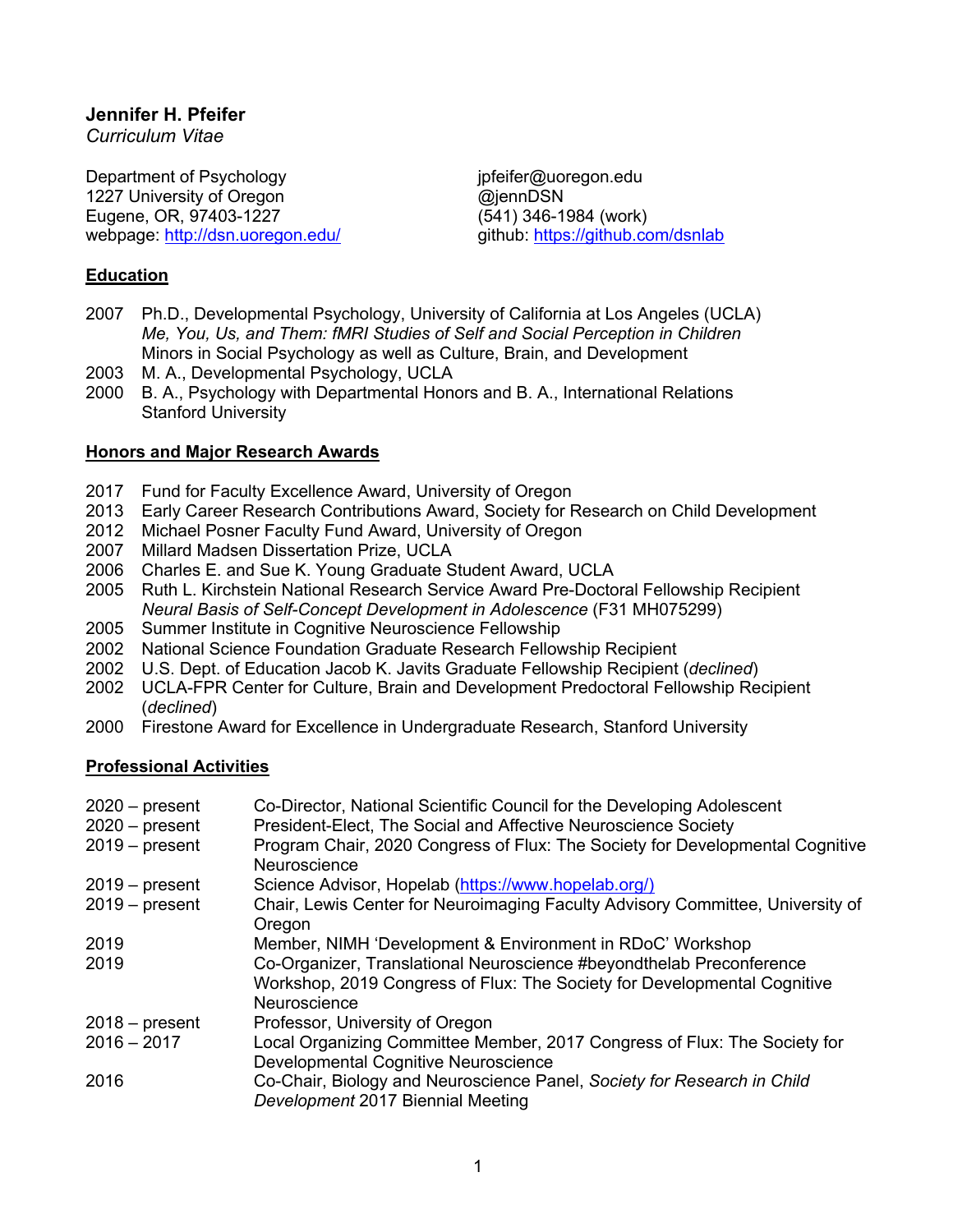| $2015 - present$ | Board of Directors and Founding Member, Leadership Team, Berkeley Center on<br>the Developing Adolescent (http://developingadolescent.org) |
|------------------|--------------------------------------------------------------------------------------------------------------------------------------------|
| 2015             | Co-Chair, SRCD Special Topic Meeting, Social Neuroscience Perspectives on<br><b>Child Development</b>                                      |
| 2015             | Visiting Faculty, Leiden University, the Netherlands (sabbatical)                                                                          |
| $2014 - 2018$    | Associate Professor, University of Oregon                                                                                                  |
| 2014             | Faculty, Jacobs Foundation Workshop, Marbach, Germany                                                                                      |
|                  | "Making Connections: How Neural Development and Social Experience Interact<br>to Create Productive and Socially Engaged Youth"             |
| $2013 - 2015$    | Chair, Lewis Center for Neuroimaging Faculty Advisory Committee, University of<br>Oregon                                                   |
| $2013$ – present | Faculty, Center for Translational Neuroscience, University of Oregon                                                                       |
| $2012 - 2013$    | Social and Affective Neuroscience Society Convention Committee Co-Chair                                                                    |
| 2012             | Faculty, University of Maryland Social Developmental Neuroscience Workshop                                                                 |
| $2011 - 2015$    | Lewis Center for Neuroimaging Faculty Advisory Committee                                                                                   |
| $2008 - 2014$    | Assistant Professor, University of Oregon                                                                                                  |
| $2007 - 2008$    | Postdoctoral Scholar, Ahmanson-Lovelace Brain Mapping Center, UCLA                                                                         |

### Association Memberships

Flux Society for Developmental Cognitive Neuroscience Society for Research in Child Development Society for the Improvement of Psychological Science Social and Affective Neuroscience Society Association for Psychological Science

### Editing and Advising

| $2017 - present$ | Editorial Advisory Board, Journal of Research on Adolescence            |
|------------------|-------------------------------------------------------------------------|
| $2016$ – present | Associate Editor, Developmental Cognitive Neuroscience                  |
| $2016$ – present | Co-Editor, Special Issue on Methodological Challenges in Developmental  |
|                  | Neuroimaging: Contemporary Approaches and Solutions, Developmental      |
|                  | <b>Cognitive Neuroscience</b>                                           |
| $2016$ – present | Editorial Advisory Board, Journal of Abnormal Child Psychology          |
| $2010 - present$ | Editorial Advisory Board, Developmental Cognitive Neuroscience          |
| $2010 - 2011$    | Co-Editor, Special Issue on Adolescence, Social Cognitive and Affective |
|                  | Neuroscience                                                            |

## Ad Hoc Manuscript and Grant Reviewing

Manuscript Reviews: Child Development, Neuron, Trends in Cognitive Science, NeuroImage, Psychological Science, Journal of Cognitive Neuroscience, Social Cognitive and Affective Neuroscience, Developmental Cognitive Neuroscience, Child Development Perspectives, Journal of the American Academy of Child and Adolescent Psychiatry, Journal of Adolescence, Cerebral Cortex, Human Brain Mapping, Journal of Experimental Psychology: General, Emotion, Journal of Autism and Developmental Disorders, International Journal of Behavioral Development, Child and Adolescent Mental Health, Journal of Experimental Child Psychology, Social Neuroscience, Biological Psychiatry, Neuroscience & Biobehavioral Reviews, NeuroCase, Neuropsychologia, Hormones & Behavior, Developmental Neuroscience, PLOSone, Brain and Cognition, Journal of Personality and Social Psychology, Journal of Abnormal Child Psychology, Current Directions in Psychological Science, Proceedings of the National Academy of Sciences, Perspectives on Psychological Science, Developmental Science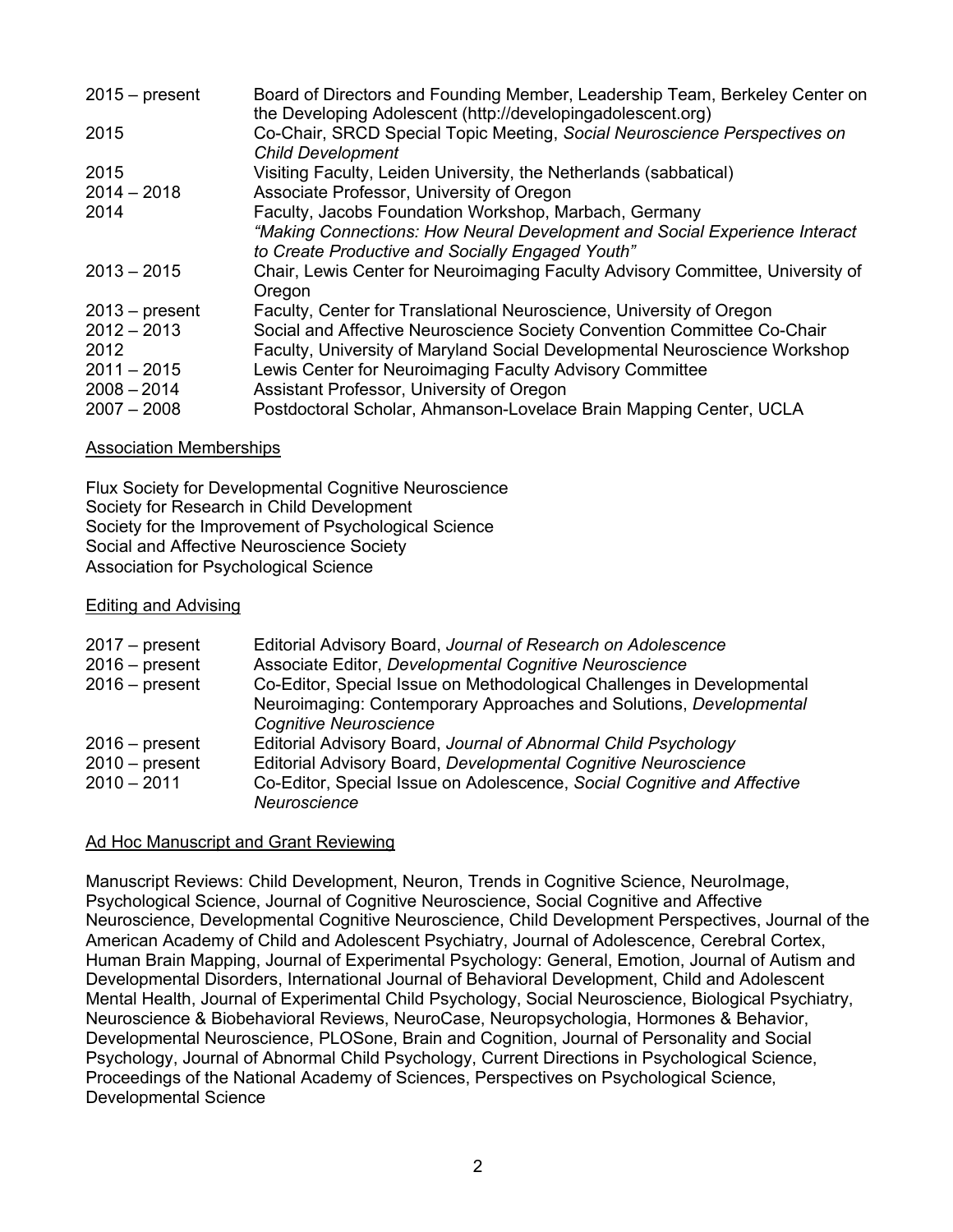Grant/Fellowship Reviews: National Institutes of Health, National Science Foundation Peer Review Committee, Autism Speaks, Biotechnology and Biological Sciences Research Council (UK), National Fellowships Committee for Sigma Delta Epsilon, Graduate Women in Science, Social Sciences and Humanities Research Council (Canada), German-Israeli Foundation for Scientific Research and Development

# **Funding**

## Grants Awarded

| 2017-2019         | Choosing to regulate: An fMRI investigation of autonomous versus controlled self-<br>regulation and substance use in late adolescence.<br>R21 DA043015                                                                                                         |
|-------------------|----------------------------------------------------------------------------------------------------------------------------------------------------------------------------------------------------------------------------------------------------------------|
|                   | PI; \$275,000 direct costs                                                                                                                                                                                                                                     |
| 2017              | Modeling Developmental Change: Integrating Advanced Neuroimaging and Statistical<br>Methods                                                                                                                                                                    |
|                   | National Science Foundation (Workshop Proposal)<br>Co-I; \$16,986 direct costs                                                                                                                                                                                 |
| 2016-2019         | Science of Learning in Adolescence: Integrating Developmental Studies in Animals and<br><b>Humans</b>                                                                                                                                                          |
|                   | <b>NSF 1640885</b><br>Collaborator (Responsible for Aim 3); \$747,142 direct costs                                                                                                                                                                             |
| 2015-2020         | Puberty, neural systems for social processes, and early adolescent mental health: A<br>longitudinal neuroimaging study<br>R01 MH107418                                                                                                                         |
|                   | PI; \$1,959,870 direct costs                                                                                                                                                                                                                                   |
| 2015-2020         | Depressed Mothers' Parenting of Adolescents: Social-Cognitive & Neural Mechanisms<br>R01 HD081362                                                                                                                                                              |
|                   | Co-I; \$598,001 direct costs (UO Subaward)                                                                                                                                                                                                                     |
| 2013-2018         | Risk-taking and Social Contexts in CWS-involved Youth: Underlying Processes<br>Research Component 1 of P50 DA035763 (Translational Drug Abuse Prevention Center,<br>Pls: Chamberlain & Fisher)                                                                 |
|                   | Co-I (Co-PI of Research Component 1); \$1,642,813 direct costs                                                                                                                                                                                                 |
| 2013-2014         | Visitor's Travel Grant, Netherlands Organization for Scientific Research (NWO)<br>Provided funds for a six month visit during the 2014-2015 academic year, supporting a<br>sabbatical in the Brain and Development Lab at Leiden University.<br>Co-PI; €11,600 |
| 2011-2012         | Neural Correlates of Emotion Reactivity and Regulation During Puberty: Effects of<br>Hormones, Self-Perceptions, and Age                                                                                                                                       |
|                   | New Investigator Grant, Oregon Medical Research Foundation<br>PI; \$39,548                                                                                                                                                                                     |
| 2011-2013         | National Institutes of Health Loan Repayment Program Recipient (L40 MH087356)<br>Neural Indices of Social Comparison Processes and Resting State Functional<br>Connectivity in Autism: Implications for Self-Development, Interpersonal Functioning,           |
| 2009-2011         | and Depression<br>National Institutes of Health Loan Repayment Program Recipient (L40 HD059442)<br>Neural Foundations of Self-Understanding in Autism Spectrum Disorders: Evaluative<br>Self-Knowledge Retrieval and Reflected Self-Appraisal Processes        |
| 2006              | Organization for Human Brain Mapping Travel Grant Recipient                                                                                                                                                                                                    |
| 2002-2006<br>1999 | UCLA-FPR Center for Culture, Brain and Development Research Grant Recipient<br>Stanford Undergraduate Research Opportunities Major Research Grant Recipient                                                                                                    |

## **Teaching Experience**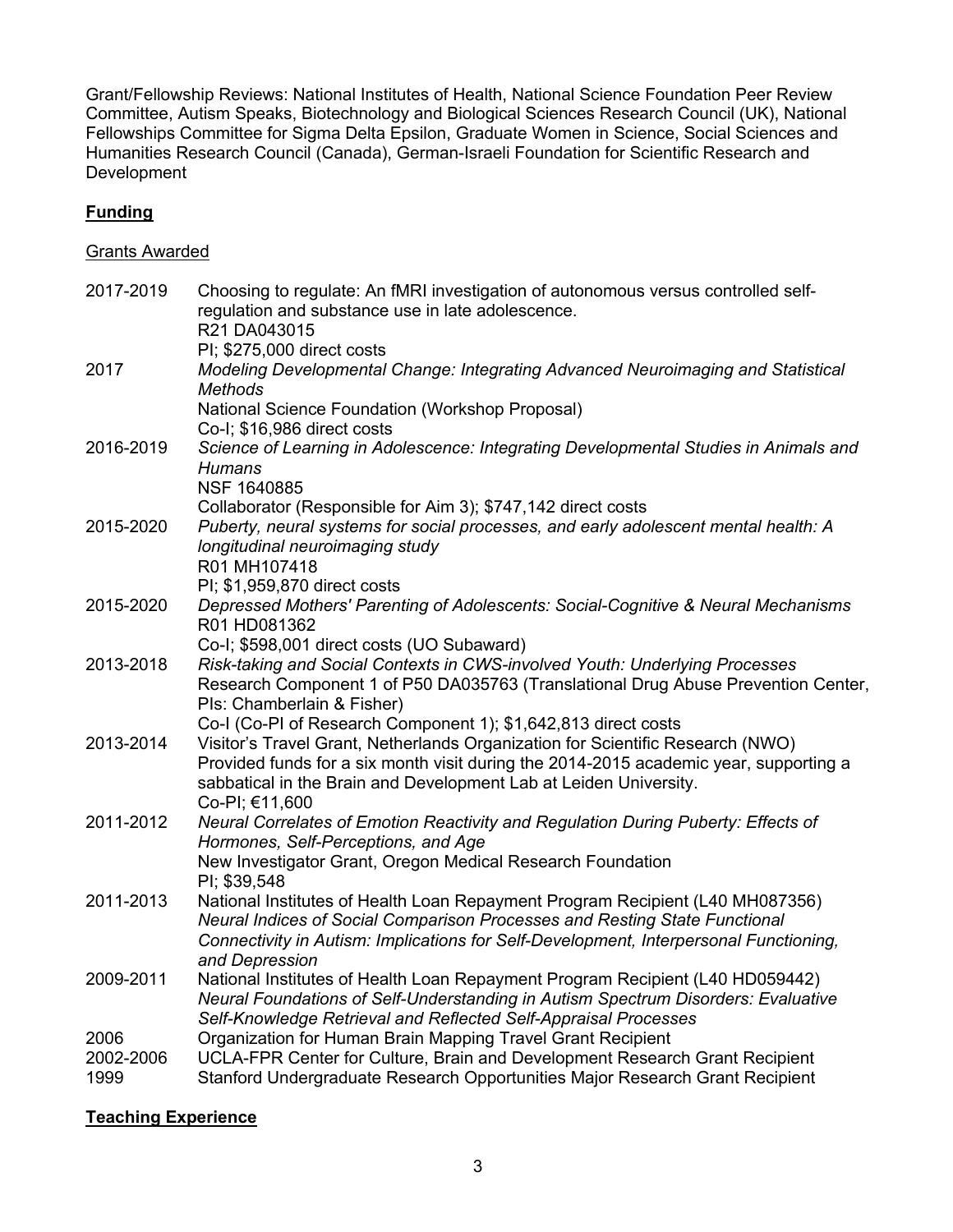| $2008$ – present | University of Oregon                                                     |
|------------------|--------------------------------------------------------------------------|
|                  | Graduate Courses: Adolescence, Translational Neuroscience, Developmental |
|                  | Social Neuroscience, Developmental Psychology Core, fMRI Methods in      |
|                  | Psychology                                                               |
|                  | Undergraduate Courses: Social Development, Child Development,            |
|                  | Developmental Psychology                                                 |
| $2002 - 2005$    | Teaching Assistant, University of California at Los Angeles              |
|                  | Adolescent Development, Developmental Psychology, Research Methods in    |
|                  | Developmental Psychology, Culture and Human Development,                 |
|                  | Social Psychology                                                        |
|                  |                                                                          |

### **Publications**

Citations, h-index, and i10-index (retrieved from Google Scholar 2nd Feb 2020): 7472, 32, and 45

 $(* = \text{triangle})$ 

Peer-Reviewed Publications (59)

- \*Barendse, M. E. A., \*Vijayakumar, N., \*Byrne, M. L., \*Flannery, J. E., \*Cheng, T. W., \*Flournoy, J. C., \*Nelson, B. W., \*Cosme, D., \*Mobasser, A., \*Chavez, S. J., \*Hval, L., \*Brady, B., \*Nadel, H., \*Helzer, A., Shirtcliff, E. A., Allen, N. B., & Pfeifer, J. H. (in press). *Frontiers in Child and Adolescent Psychiatry.* https://doi.org/10.3389/fpsyt.2019.01018 Study protocol: Transitions in Adolescent Girls. PsyArXiv, https://psyarxiv.com/pvsbw/
- \*Cheng, T. W., \*Vijayakumar, N., \*Flournoy, J. C., \*Peake, S. J., \*Flannery, J. E., \*Mobasser, A., Fisher, P. A., & Pfeifer, J. H. (in press). Feeling left out or just surprised? Neural networks implicated in violations of social expectations during adolescence. *Cognitive, Affective, and Behavioral Neuroscience.* BioRxiv, 524934, https://doi.org/10.1101/524934
- \*Vijayakumar, N., \*Flournoy, J.C., \*Mills, K.L., \*Cheng, T.W., \*Mobasser, A., \*Flannery, J.E., Allen, N.B. and Pfeifer, J.H. (in press). Getting to know me better: An fMRI study of intimate and superficial self-disclosure to friends during adolescence. *Journal of Personality and Social Psychology.*  PsyArXiv, https://doi.org/10.31234/osf.io/h8gkc
- \*Vijakayumar, N., & Pfeifer, J. H. (in press). Self-disclosure during adolescence: Exploring means, targets, and types of sharing information about oneself. *Current Opinions in Psychology.*  PsyArXiv, https://psyarxiv.com/7khnz/
- \*Horn, S. R., Fisher, P. A., Pfeifer, J. H., Allen, N. B., & Berkman, E. T. (in press). Levers and barriers to success in the use of translational neuroscience for the prevention and treatment of mental health and promotion of well-being across the lifespan. *Journal of Abnormal Psychology.*
- Ferschmann, L., \*Vijayakumar, N., Grydeland, H., Overbye, K., Sederevicius, D., Due-Tønnessen, P., Fjell, A. M., Walhovd, K. B., Pfeifer, J. H. & Tamnes, C. K. (in press). Prosocial behavior relates to the rate and timing of cortical thinning from adolescence to young adulthood. *Developmental Cognitive Neuroscience, 40,* 100734. doi: 10.1016/j.dcn.2019.100734
- \*Vijayakumar, N., Pfeifer, J. H., \*Flournoy, J. C., Hernandez, L. M., & Dapretto, M. (2019). Affective reactivity during adolescence: Associations with age, puberty and testosterone. *Cortex, 117*, 336-350*.* doi: 10.1016/j.cortex.2019.04.024.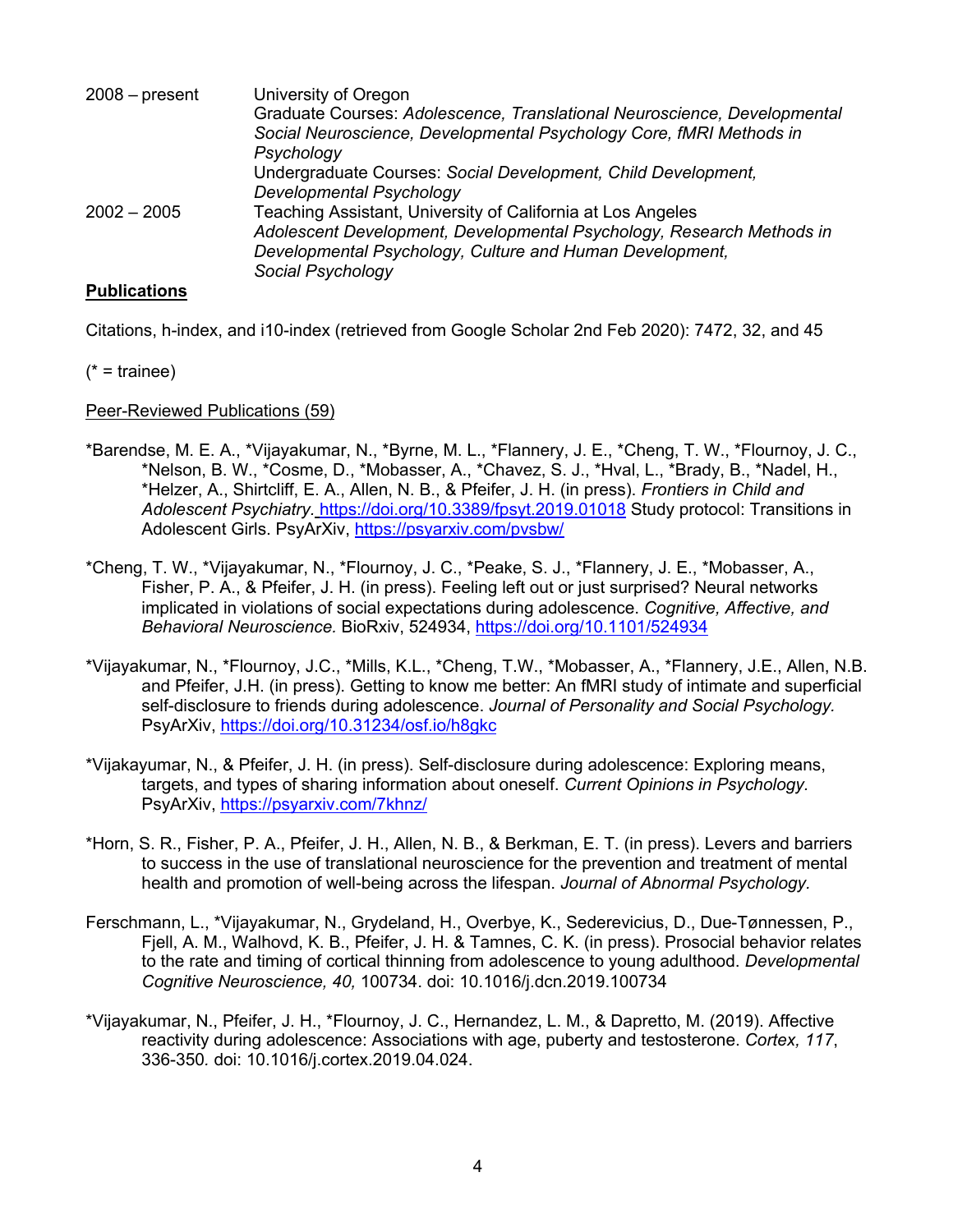- Van der Cruijsen, R., Peters, S., Zoetendaal, K. P. M., Pfeifer, J. H., & Crone, E. A. (2019). Direct and reflected self-concept show increasing similarity across adolescence: A functional neuroimaging study. *Neuropsychologia, 129,* 407–417. doi:10.1016/j.neuropsychologia.2019.05.001
- \*Flannery, J. E., Callaghan, B., Sharpton, T., Fisher, P. A., & Pfeifer, J. H. (2019). Is adolescence the missing developmental link in Microbiome-Gut-Brain axis communication? *Developmental Psychobiology, 61,* 783-795. doi: 10.1002/dev.21821
- Pfeifer, J. H., Allen, N. B., \*Byrne, M. L., & \*Mills, K. L. (2018). Modeling Developmental Change: Contemporary Approaches to Key Methodological Challenges in Developmental Neuroimaging. *Developmental Cognitive Neuroscience, 33,* 1-4. doi: 10.1016/j.dcn.2018.10.001.
- Telzer, E. H., McCormack, E., Peters, S., \*Cosme, D. C., Pfeifer, J. H., & van Duijvenvoorde, A. (2018). Methodological considerations for developmental longitudinal fMRI research. *Developmental Cognitive Neuroscience, 33,* 149-160*.* doi: 10.1016/j.dcn.2018.02.004
- Madhyastha, T., Peverill, M., Koh, N., McCabe, C., \*Flournoy, J. C., \*Mills, K. L., King, K., Pfeifer, J. H., & McLaughlin, K. A. (2018). Current methods and limitations for longitudinal fMRI analysis across development. *Developmental Cognitive Neuroscience, 33,* 118-128*.* doi: 10.1016/j.dcn.2017.11.006
- Pfeifer, J. H., & Berkman, E. T. (2018). Self and identity development in adolescence: Neural evidence and implications for a value-based choice perspective on motivated behavior. *Child Development Perspectives, 12,* 158-164*.* doi: 10.1111/cdep.12279
- \*Vijayakumar, N., \*Op de Macks, Z., Shirtcliff, E. A., & Pfeifer, J. H. (2018). Puberty and the human brain: Insights into adolescent development. *Neuroscience and Biobehavioral Reviews, 92,* 417- 436. doi: 10.1016/j.neubiorev.2018.06.004
- \*Op de Macks, Z. A., \*Flannery, J. E., \*Peake, S. J., \*Flournoy, J. C., \*Mobasser, A., Alberti, S. L., Fisher, P. A., & Pfeifer, J. H. (2018). Novel insights from the Yellow Light Game: Safe and risky decisions differentially impact adolescent outcome-related brain function. *Neuroimage, 181,* 568-581. doi: 10.1016/j.neuroimage.2018.06.058
- \*Jankowski, K. F., Batres, J., Smyda, G., Pfeifer, J. H., & Quevedo, K. (2018). Feeling left out: Depressed adolescents atypically recruit emotional salience and regulation networks during social exclusion. *Social Cognitive and Affective Neuroscience*, *13*, 863-876. doi: 10.1093/scan/nsy055
- \*Cosme, D. C., \*Mobasser, A., Zeithamova, D., Berkman, E. T., & Pfeifer, J. H. (2018). Choosing to regulate: Does choice enhance craving regulation? *Social Cognitive and Affective Neuroscience, 13,* 300-309. doi: 10.1093/scan/nsy010.
- \*Alarcon, G., Pfeifer, J. H., Fair, D. A., & Nagel, B. J. (2018). Adolescent gender differences in cognitive control performance and functional connectivity between default mode and fronto-parietal networks within a self-referential context. *Frontiers in Behavioral Neuroscience, 12,* 73*.* doi: 10.3389/fnbeh.2018.00073
- \*Vijayakumar, N., \*Cheng, T. W., & Pfeifer, J. H. (2017). Neural correlates of social exclusion across ages: a coordinate-based meta-analysis of functional MRI studies. *Neuroimage, 153,* 359-368 doi: 10.1016/j.neuroimage.2017.02.050 NIHMS: 855486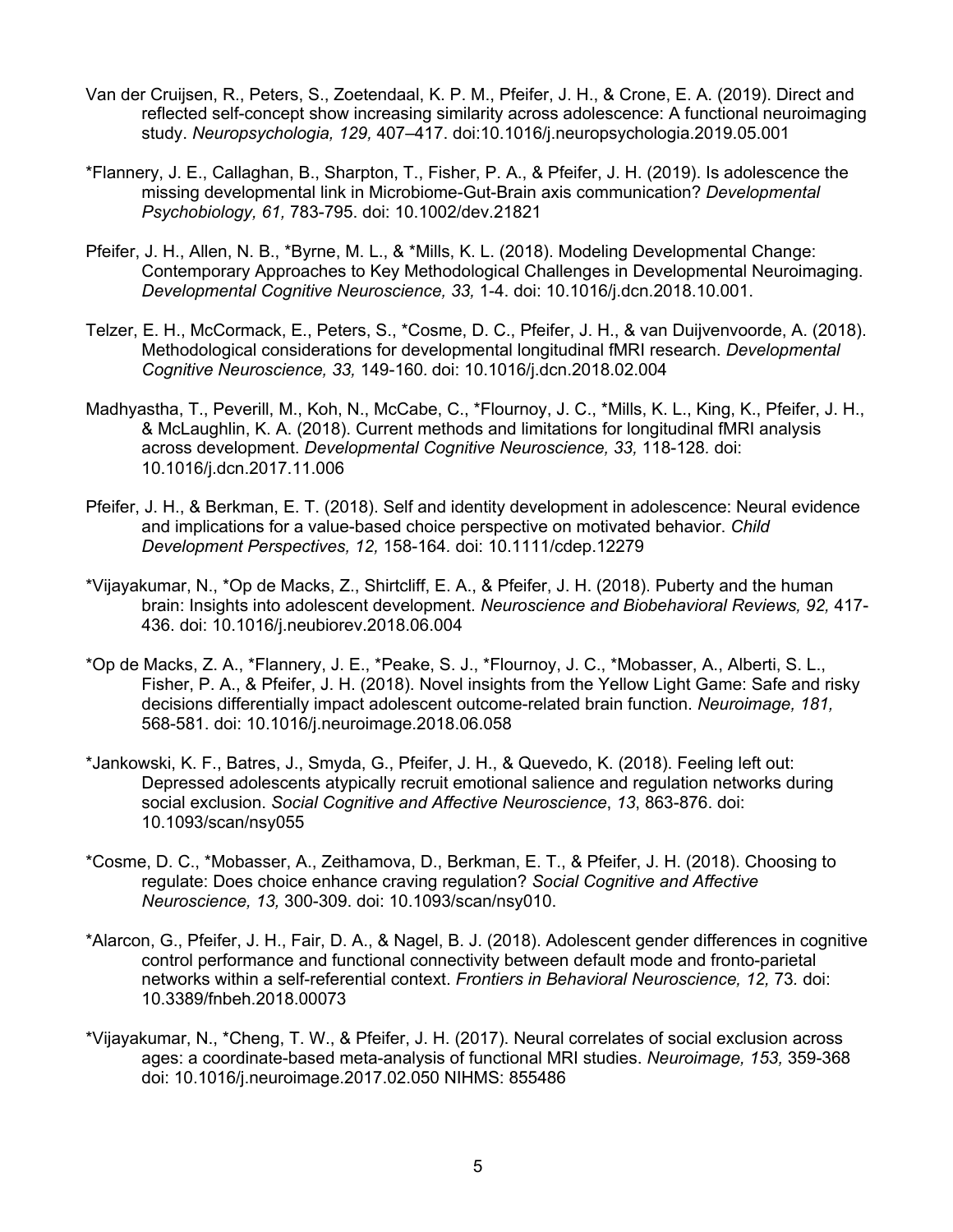- Quevedo, K., Ng, R., Scott, H., Smyda, G., Pfeifer, J. H., & Malone, S. (2017). Neurobiology of selfprocessing in abused depressed adolescents. *Development and Psychopathology, 29,* 1057- 1073. doi: 10.1017/S0954579416001024
- \*Flannery, J. E., \*Giuliani, N. R., \*Flournoy, J. C., & Pfeifer, J. H. (2017). Neurodevelopmental changes across adolescence in viewing and labeling dynamic peer emotions. *Developmental Cognitive Neuroscience, 25,* 113-127*.* doi: 10.1016/j.dcn.2017.02.003 NIHMS: 855475
- \*Giuliani, N. R., \*Flournoy, J. C., \*Ivie, E., \*Von Hippel, A., & Pfeifer, J. H. (2017). Presentation and validation of the DuckEES child and adolescent dynamic facial expressions stimulus set. *International Journal of Methods in Psychiatric Research, 26(1),* e1553*.* doi: 10.1002/mpr.1553
- Pfeifer, J. H., \*Mahy, C., \*Merchant, J. S., Chen, C., Masten, C. L., Fuligni, A. J., Lieberman, M. D., Lessard, J., Dong, Q., & Chen, C. (2017). Neural systems for reflected and direct self-appraisals in Chinese young adults: Exploring the role of the temporal-parietal junction. *Cultural Diversity and Ethnic Minority Psychology*, *23*(1), 45-58. doi: 10.1037/cdp0000122
- \*Tackman, A. M., Srivastava, S., Pfeifer, J. H., & Dapretto, M. (2017). Development of conscientiousness in childhood and adolescence: Typical trajectories and associations with academic, health, and relationship changes. *Journal of Research in Personality, 67,* 85-96. doi: 10.1016/j.jrp.2016.05.002
- Quevedo, K., Martin, J., Scott, H., Smyda, G., & Pfeifer, J. H. (2016). The neurobiology of selfknowledge in depressed and self-injurious youth. *Psychiatry Research: Neuroimaging*, *254*, 145-155. doi: 10.1016/j.pscychresns.2016.06.015
- \*Flournoy, J. C., Pfeifer, J. H., \*Moore, W. E. III, \*Tackman, A., Mazziotta, J. C., Iacoboni, M., & Dapretto, M. (2016). Neural Reactivity to Emotional Faces May Mediate the Relationship Between Childhood Empathy and Adolescent Prosocial Behavior. *Child Development*, *87*(6), 1691-1702. doi: 10.1111/cdev.12630
- Pfeifer, J. H., & Allen, N. B. (2016). The audacity of specificity: Moving adolescent developmental neuroscience towards more powerful scientific paradigms and translatable models. *Developmental Cognitive Neuroscience, 17,* 131-137. doi: 10.1016/j.dcn.2015.12.012.
- \*Graham, A. M., Pfeifer, J. H., Fisher, P. A., Carpenter, S., & Fair, D. A. (2015). Early life stress is associated with default system integrity and emotionality during infancy. *Journal of Child Psychology and Psychiatry*, *56*(11), 1212-1222. doi: 10.1111/jcpp.12409
- \*Graham, A. M., Pfeifer, J. H., Fisher, P. A., Lin, W., Gao, W., & Fair, D. A. (2015). The potential of infant fMRI research and the study of early life stress as a promising exemplar. *Developmental Cognitive Neuroscience, 12,* 12-39*.* doi: 10.1016/j.dcn.2014.09.005
- \*Giuliani, N. R., & Pfeifer, J. H. (2015). Age-related changes in reappraisal of appetitive cravings during adolescence. *Neuroimage, 108,* 173-181. doi: 10.1016/j.neuroimage.2014.12.037
- \*Kahn, L. E., \*Peake, S. J., Stormshak, B., Dishion, T., & Pfeifer, J. H. (2015). Learning to play it safe (or not): Stable and evolving neural responses in adolescent risky decision-making. *Journal of Cognitive Neuroscience, 27,* 13-25. doi: 10.1162/jocn\_a\_00694
- Sherman, L. E., Rudie, J. D., Pfeifer, J. H., Masten, C. L., McNealy, K., & Dapretto, M. (2014). Development of the Default Mode and Central Executive Networks across early adolescence: A longitudinal study. *Developmental Cognitive Neuroscience, 10,* 148-159*.* doi: 10.1016/j.dcn.2014.08.002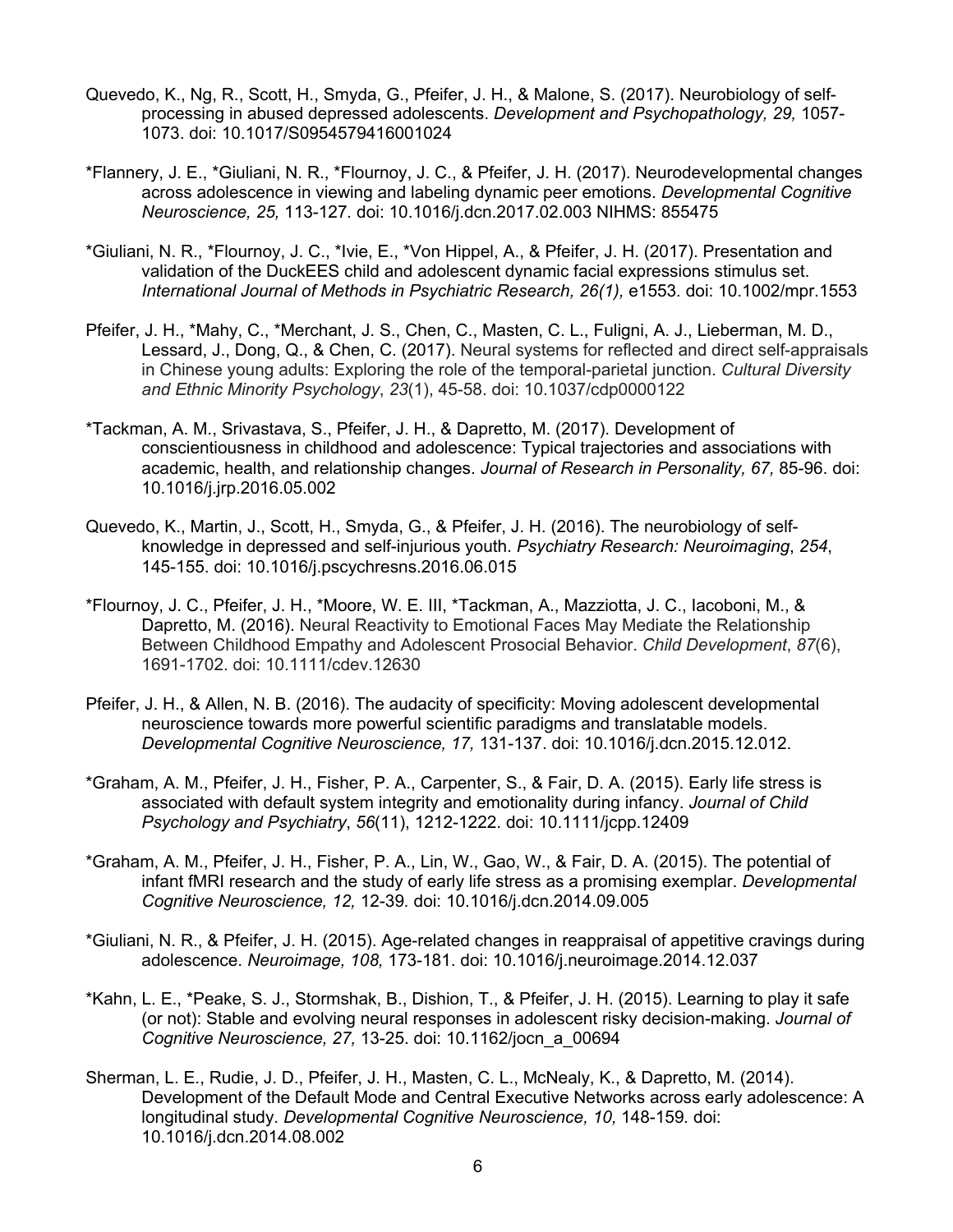- \*Mahy, C. E. V., Moses, L. J., & Pfeifer, J. H. (2014). How and where: Theory-of-Mind in the brain. *Developmental Cognitive Neuroscience, 9,* 68-81. doi: 10.1016/j.dcn.2014.01.002
- \*Moore, W. E. III, \*Merchant, J. S., \*Kahn, L. E., & Pfeifer, J. H. (2014). 'Like me?': Ventromedial prefrontal cortex is sensitive to both personal relevance and self-similarity during social comparisons. *Social Cognitive and Affective Neuroscience, 9,* 421-6*.* doi: 10.1093/scan/nst007
- \*Jankowski, K. F., \*Moore, W. E. III, \*Merchant, J. S., \*Kahn, L. E., & Pfeifer, J. H. (2014). But do *you* think I'm cool? Developmental differences in striatal recruitment during direct and reflected social self-evaluations. *Developmental Cognitive Neuroscience, 8,* 40-54. doi: 10.1016/j.dcn.2014.01.003
- \*Peake, S. J., Dishion, T., Stormshak, B., \*Moore, W. E. III, & Pfeifer, J. H. (2013). Risk-taking and social exclusion in adolescence: Behavioral and neural evidence of peer influences on decisionmaking. *Neuroimage, 82,* 23-34. doi: 10.1016/j.neuroimage.2013.05.061
- Pfeifer, J. H., \*Kahn, L. E., \*Merchant, J. S., \*Peake, S. J., \*Veroude, K., Masten, C. L., Lieberman, M. D., Mazziotta, J. C., & Dapretto, M. (2013a). Longitudinal change in the neural bases of adolescent social self-evaluations: Effects of age and pubertal development. *Journal of Neuroscience, 24,* 7415-7419. doi: 10.1523/JNEUROSCI.4074-12.2013
- \*Graham, A. M., Fisher, P. A., & Pfeifer, J. H. (2013). What sleeping babies hear: An fMRI study of interparental conflict and infants' emotion processing. *Psychological Science, 24,* 782-789*.* doi: 10.1177/0956797612458803
- Masten, C.L., Eisenberger, N.I., Pfeifer, J.H., & Dapretto, M. (2013). Neural responses to witnessing peer rejection after being socially excluded: fMRI as a window into adolescents' emotional processing. *Developmental Science, 16,* 743-759. doi: 10.1111/desc.12056
- Masten, C.L., Eisenberger, N.I., Pfeifer, J.H., Colich, N. L., & Dapretto, M. (2013). Associations among pubertal development, empathic ability, and neural responses while witnessing peer rejection in adolescence. *Child Development, 84,* 1338-54*.* doi: 10.1111/cdev.12056
- Pfeifer, J. H., \*Merchant, J. S., Colich, N., Hernandez, L., Rudie, J., & Dapretto, M. (2013b). Neural and behavioral responses during self-evaluative processes differ in youth with and without autism. *Journal of Autism and Developmental Disorders, 2,* 272-285. doi: 10.1007/s10803-012-1563-3. PMID: 22760337. PMCID: PMC3507334.
- Poore, J. C., Pfeifer, J. H., Berkman, E., Inagaki, T., Welborne, L., & Lieberman, M. D. (2012). Prediction-error in the context of real social relationships modulates the reward system. *Frontiers in Human Neuroscience.* 6:218. doi: 10.3389/fnhum.2012.00218
- Pfeifer, J. H., & Allen, N. (2012). Arrested development? Reconsidering dual-systems models of brain function in adolescence and disorders. *Trends in Cognitive Sciences, 16,* 322-329. doi: 10.1016/j.tics.2012.04.011. PMID: 22613872. PMCID: PMC3711850.
- Muscatell, K. A., Morelli, S. A., Falk, E. B., Way, B. M., Pfeifer, J. H., Galinsky, A. D., Lieberman, M. D., Dapretto, M., & Eisenberger, N. I. (2012). Social status modulates neural activity in the mentalizing network. *Neuroimage, 60,* 1771-1777.
- Pfeifer, J. H., & Blakemore, S.-J. (2012). Adolescent social cognitive and affective neuroscience: Past, present, and future. *Social Cognitive and Affective Neuroscience, 7,* 1-10. PMID: 22228750. PMCID: PMC3252635.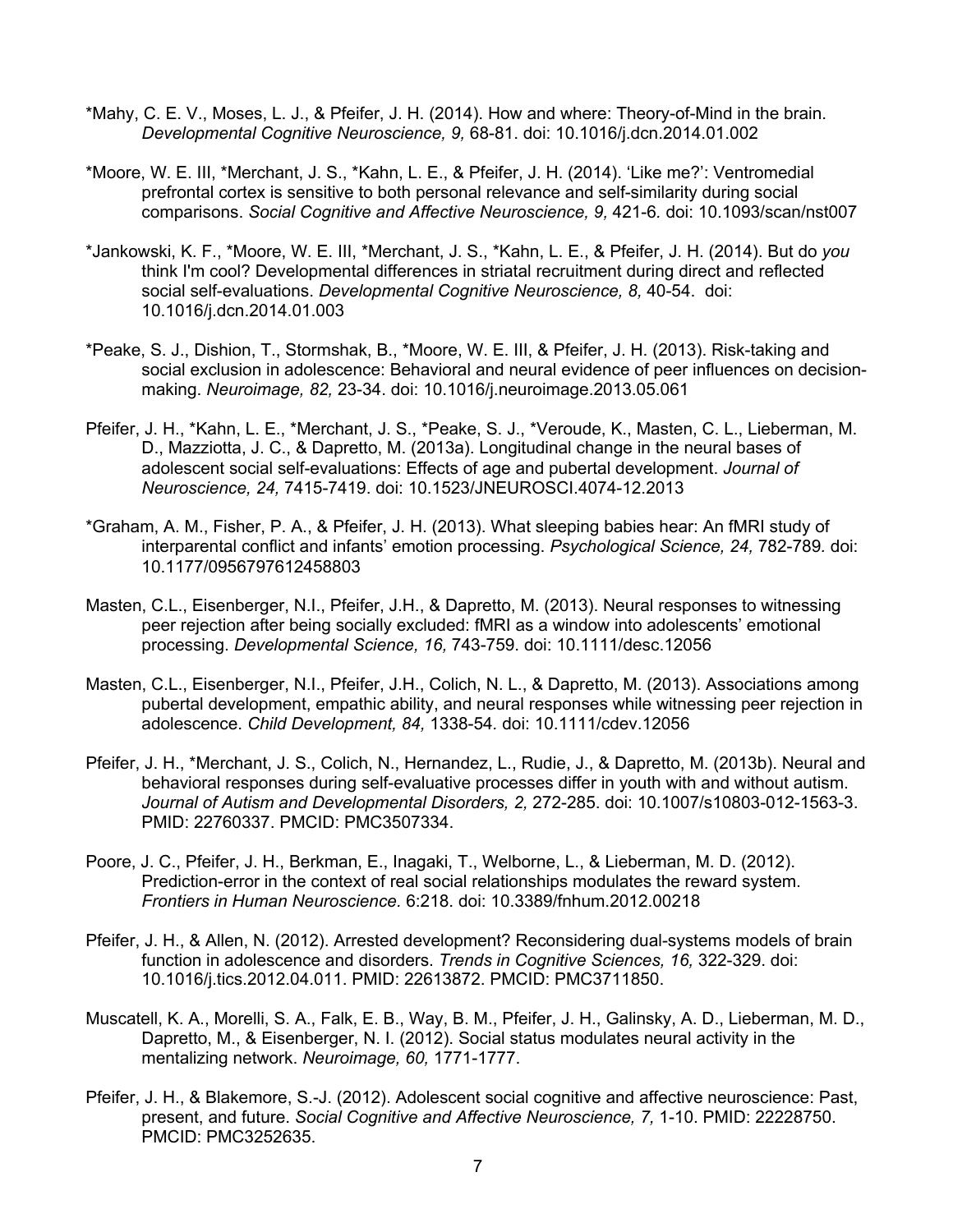- \*Moore, W. E. III, Pfeifer, J.H., Masten, C.L., Iacoboni, M., Mazziotta, J.C., & Dapretto, M. (2012). Facing puberty: Associations between pubertal development and neural responses to affective facial displays. *Social Cognitive and Affective Neuroscience, 7,* 35-43. PMID: 22228752. PMCID: PMC3252633.
- Pfeifer, J. H. & \*Peake, S. J. (2012). Self-development: Integrating cognitive, social, and neuroimaging perspectives. *Developmental Cognitive Neuroscience, 2,* 55-69. PMID: 22682728.
- Fisher, P. A, & Pfeifer, J. H. (2011). Conceptual and methodological issues in neuroimaging studies of the effects of child maltreatment. *Archives of Pediatric and Adolescent Medicine, 165,* 1133- 1134. PMID: 22147781. PMCID: PMC3335393.
- Pfeifer, J.H., Masten, C.L., \*Moore, W.E. III, \*Oswald, T.M., Iacoboni, M., Mazziotta, J.C., & Dapretto, M. (2011). Entering adolescence: Resistance to peer influence, risky behavior, and neural changes in emotion reactivity. *Neuron, 69*, 1029-1036. PMID: 21382560. PMCID: PMC3840168.
- Masten, C.L., Eisenberger, N.I., Borofsky, L.A., McNealy, K., Pfeifer, J.H., & Dapretto, M. (2011). Subgenual anterior cingulate responses to peer rejection: A marker of adolescents' risk for depression. *Development and Psychopathology, 23*, 283-292. . PMID: 21262054. PMCID: PMC3229829.
- Masten, C. L., Eisenberger, N. I., Pfeifer, J. H., & Dapretto, M. (2010). Witnessing peer rejection during adolescence: Neural correlates of empathy for experiences of social exclusion. *Social Neuroscience, 2,* 1-12*.*
- Pfeifer, J. H., Masten, C. L., Borofsky, L. A., Dapretto, M., Lieberman, M. D., & Fuligni, A. J. (2009). Neural correlates of direct and reflected self-appraisals in adolescents and adults: When social perspective-taking informs self-perception. *Child Development*, 80, 1016-1038. PMC3229828
- Masten, C. L., Eisenberger, N., Borofsky, L. A., McNealy, K. S., Pfeifer, J. H., Mazziotta, J. C., & Dapretto, M. (2009). Neural correlates of social exclusion during adolescence: Understanding the distress of peer rejection. *Social Cognitive and Affective Neuroscience, 4*, 143-157.
- Pfeifer, J. H., Iacoboni, M., Mazziotta, J. C. & Dapretto, M. (2008). Mirroring others' emotions relates to empathy and social abilities during childhood. *NeuroImage, 39*, 2076-2085.
- Pfeifer, J. H., Lieberman, M., & Dapretto, M. (2007). "I know you are but what am I?!": Comparing the neural bases of self- and social knowledge retrieval in children and adults. *Journal of Cognitive Neuroscience, 19,* 1323-1337.
- Pfeifer, J. H., Ruble, D. N., Fuligni, A. J., Bachman, M. A., Alvarez, J. M., & Cameron, J. A. (2007). Social identity and intergroup attitudes in immigrant and non-immigrant children. *Developmental Psychology, 43,* 496-507.
- Pfeifer, J. H., Brown, C. S., & Juvonen, J. (2007). Teaching tolerance in schools: Lessons learned since *Brown v. Board of Education* about the development and reduction of children's prejudice. *Social Policy Report, 21 (2),* 3-23*.*
- Lieberman, M. D., Eisenberg, N. I., Crockett, M., Tom, S., Pfeifer, J. H., & Way, B. M. (2007). Putting feelings into words: Affect labeling disrupts amygdala activity to affective stimuli. *Psychological Science, 18,* 421-428.
- Dapretto, M., Davies, M. S., Pfeifer, J. H., Scott, A. A., Sigman, M., Bookheimer, S. Y., & Iacoboni, M.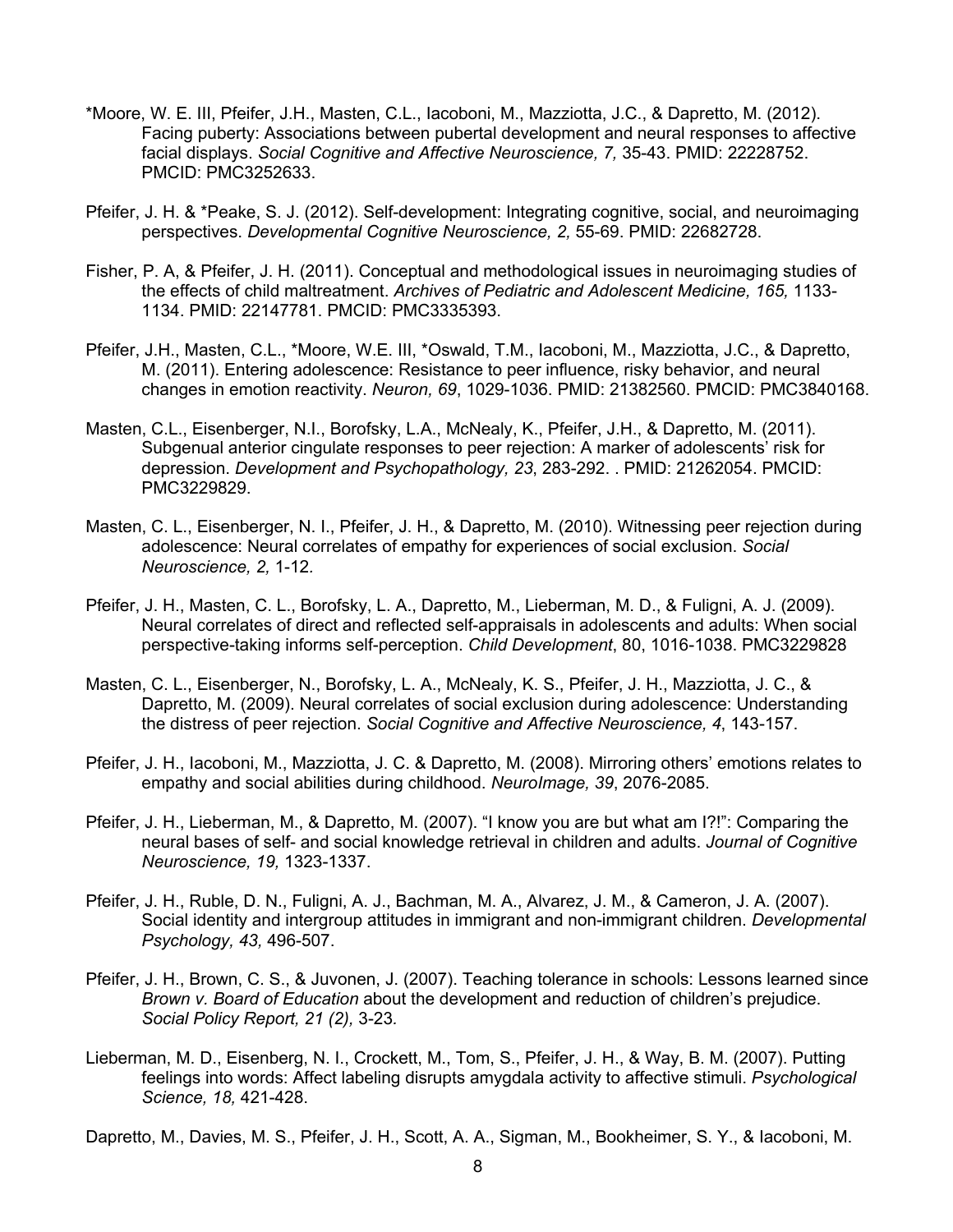(2006). Understanding emotions in others: Mirror neuron dysfunction in children with autism spectrum disorders. *Nature Neuroscience, 9*, 28-30.

#### Book Chapters

- \*Barendse, M. E. A., & Pfeifer, J. H. (under review). Puberty and social brain development. *Handbook of Developmental Cognitive Neuroscience.*
- Crone, E. A., & Pfeifer, J. H. (2018). What happens in emotional development? Adolescent emotionality. In A. Fox, R. Lapate, A. Shackman, & R. Davidson (Eds.), *The Nature of Emotion, 2nd Ed,* pp. 386-391.
- Pfeifer, J. H. (2017). Social neuroscience. In B. Hopkins, E. Geangu, & S. Linkenauger (Eds.), *Cambridge Encyclopedia of Child Development,* pp. 588-594. https://doi.org/10.1017/9781316216491.094
- \*Jankowski, K. F., & Pfeifer, J. H. (2015). Puberty, peers, and perspective-taking: Examining adolescent self-concept development through the lens of social cognitive neuroscience. In A. Toga & M. D. Lieberman (Eds.), *Brain Mapping: An Encyclopedic Reference*, vol. 3, pp. 45-51. http://dx.doi.org/10.1016/B978-0-12-397025-1.00152-4 45
- Pfeifer, J. H., Dapretto, M., & Lieberman, M. D. (2009). Neural correlates of self-reflection in middle childhood, early adolescence, and adulthood. In P. Zelazo, M. Chandler, & E. Crone (Eds.), *Developmental Social Cognitive Neuroscience* (pp. 141-163).
- Pfeifer, J. H., & Dapretto, M. (2009). A mirror in my mind: Empathy and the mirror neuron system. In J. Decety & W. Ickes (Eds.), *The Social Neuroscience of Empathy* (pp. 183-197). Cambridge, MA: MIT Press.
- Lieberman, M. D., & Pfeifer, J. H. (2005). The self and social perception: Three kinds of questions in social cognitive neuroscience. In A. Easton & N. Emery (Eds.), *Cognitive Neuroscience of Emotional and Social Behavior* (pp. 195-235). Philadelphia: Psychology Press.

#### Manuscripts Under Review

- Andrews, J. A., Mills, K. L., \*Flournoy, J. C., \*Flannery, J. E., \*Mobasser, A., \*Ross, G., \*Durnin, M., \*Peake, S. J., Fisher, P. A., & \*Pfeifer, J. H. (under review, revision invited). Rethinking adolescent risk-taking: Perception of social risk impacts expected involvement in health-risk behaviour during adolescence. PsyArXiv, https://psyarxiv.com/3rqeb/
- Pfeifer, J. H., \*Flournoy, J. C., \*Cheng, T. W., \*Cosme, D. C., \*Flannery, J. E., Mills, K. L., & \*Vijayakumar, N. (under review). Improving practices and inferences in developmental cognitive neuroscience**.** PsyArXiv, https://psyarxiv.com/ez5sf/
- \*Vijayakumar, N., Shirtcliff, E. A., \*Byrne, M. L., Mills, K. L., \*Cheng, T. W., \*Flannery, J. E., \*Flournoy, J. C., Wang, W., Allen, N. B., & Pfeifer, J. H. (under review). Pubertal hormones and brain structure: Exploring the value of hair assays. PsyArXiv, https://psyarxiv.com/btf4y/
- \*Mobasser, A., Vijayakumar, N., Tamir, D., & Pfeifer, J. H. (under review). The intrinsic value of selfdisclosure across adolescent development. PsyArXiv, https://psyarxiv.com/bdqrk/
- \*Cosme, D., \*Mobasser, A., \*Ross, G., & Pfeifer J. H. (under review). If you're happy and you know it: Neural correlates of self-evaluated well-being. https://osf.io/x2zra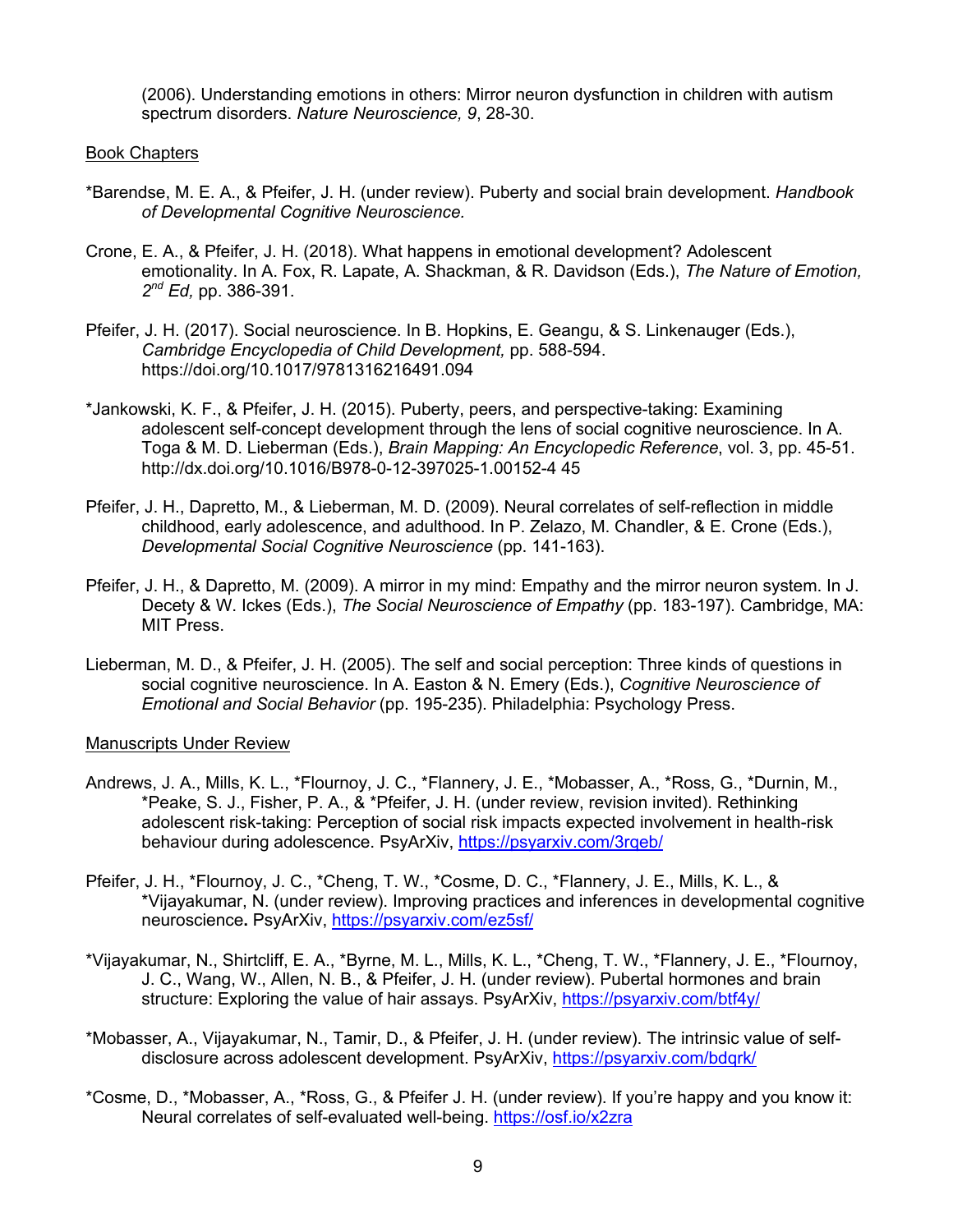- \*Byrne, M. L., \*Chavez, S. J., \*Vijayakumar, N., \*Cheng, T. W., \*Flournoy, J. C., \*Barendse, M. E. A., Shirtcliff, E. A., Allen, N. B., & Pfeifer, J. H. (under review). Multi-method confirmatory factor analyses of puberty in early adolescent girls. PsyArXiv, https://psyarxiv.com/pue6f/
- Gruber, J., et al. (under review, revision invited). The future of women in psychological science.
- Nelson, B., Sheeber, L., Pfeifer, J., & Allen, N. B. (under review). Psychobiological markers of allostatic load in depressed and non-depressed mothers and their adolescent offspring. PsyArXiv, https://psyarxiv.com/cpb3z/

#### Manuscripts in Preparation

- \*Cosme, D., \*Flournoy, J. C., \*Livingston, J. L., Dapretto, M., & Pfeifer, J. H. (in prep). Neural correlates of self-evaluation and social reorientation across adolescence.
- \*Flannery, J. E., \*Flournoy, J. C., \*Op de Macks, Z. A., \*Ross, G., \*Peake, S. J., \*Mobasser, A., \*Durnin, M., \*Alberti, S. L., Fisher, P. A., & \*Pfeifer, J. H. (in prep). Social context effects on decision-making and associated brain activity in adolescents with and without a history of adversity.
- \*Moore, W. E., Tamir, D., & Pfeifer, J. H. (in prep). Audiences heighten self-awareness and social motivations.
- Chavez, S. J., & Pfeifer, J. H. (in prep). Identity Crisis or Learning Opportunity?
- Cheng, T. W., Williamson, V. G., Pfeifer, J. H., Barendse, M. E. A., Ladouceur, C., Magis-Weinberg, L., Whittle, S. L., Byrne, M. L., & Shirtcliff, E. A. (in prep). A researcher's guide to modeling pubertal development in the Adolescent Brain and Cognitive Development study.

## **Invited Presentations**

- Pfeifer, J. H. (2019, September). Improving Practices and Inferences in Developmental Cognitive Neuroscience: Open Science Tools for Research Design, Analysis, and Publication. Talk invited at the annual meeting of the Flux Society, New York, NY.
- Pfeifer, J. H. (2019, March). Value-Based Decision-Making: A Valuable Model for Adolescent Behavior. Talk invited at the Department of Psychology, University of Michigan.
- Vijayakumar, N. Pfeifer, J.H., Flournoy, J.C., Hernandez, L., and Dapretto, M. (2018, September). Affective reactivity during adolescence: Differential associations with age, puberty and testosterone. Talk invited at the annual meeting of the Flux Society, Berlin, Germany.
- Flournoy, J. C., Cosme, D. C., & Pfeifer, J. H. (2017, September). Orientation to fMRI. Talk invited at the second *Modeling Developmental Change* workshop, Portland, OR.
- Cosme, D. C., Flournoy, J. C., Telzer, E. H., & Pfeifer, J. H. (2017, September). Traditional modeling approaches. Talk invited at the second *Modeling Developmental Change* workshop, Portland, OR.
- Pfeifer, J. H. (2016, August). Tracking social inequality: neural correlates of being excluded vs. embraced by peers. Talk invited at the International Consortium on Prosocial Behavior, Dana Point, CA.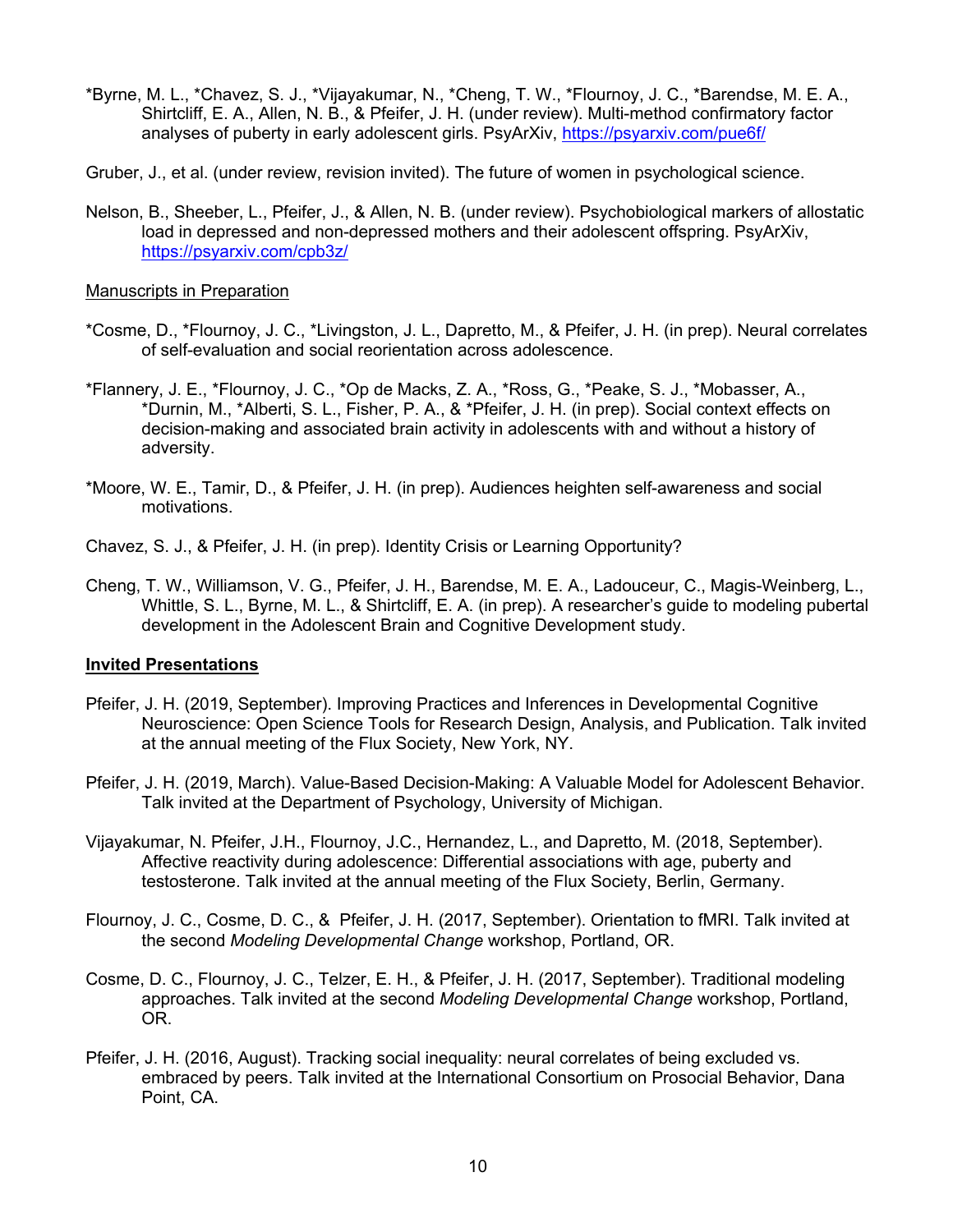- Pfeifer, J. H. (2016, August). The value of self-disclosure in adolescence. Talk invited at the International Consortium on Prosocial Behavior, Dana Point, CA.
- Pfeifer, J. H. (2015, September). Socio-Affective Brain Functioning and Prosociality: Longitudinal Links Across Adolescence. Talk invited at the SRCD Special Topic Meeting, *Social Neuroscience Perspectives on Child Development*, Leiden, the Netherlands.
- Pfeifer, J. H. (2015, June). The adolescent brain. Talk invited at the American Association for the Advancement of Science's *Judicial Seminar on Emerging Issues in Neuroscience*, Irvine, CA.
- Pfeifer, J. H. (2015, April). Towards a *Social* Neurobiology of Adolescent Development. *Sylvius Lecture* invited at Leiden University.
- Pfeifer, J. H. (2015, March). Towards a *Social* Neurobiology of Adolescent Development. *Rita Vuyk Lecture* invited at University of Amsterdam.
- Pfeifer, J. H. (2015, February). Towards a *Social* Neurobiology of Adolescent Development. Talk invited at University College London.
- Pfeifer, J. H. (2014, September). The collective influence of processes related to reward, self, and social cognition on motivated behavior during adolescence. Invited lecture in the Local Organizing Symposium for the second International Congress for Integrative Developmental Cognitive Neuroscience (Flux) Conference, Los Angeles, CA.
- Pfeifer, J. H. (2014, May). The social cognitive and affective neuroscience of adolescent development. Talk invited for the Clinical Science Forum ("The Future of Clinical Science: Innovative Early Career Researchers Across the Translational Spectrum") at the American Psychological Society's annual meeting, San Francisco, CA.
- Pfeifer, J. H. (2013, December). The social cognitive and affective neuroscience of adolescent development. Talk invited at University of Minnesota, Twin Cities.
- Pfeifer, J. H. (2013, November). The social cognitive and affective neuroscience of adolescent development. Talk invited at Duke University.
- Pfeifer, J. H. (2012, June). Neural systems for self-evaluations across development, disorders, domains, and different cultures: Blending social context, cognition, and biology**.** Invited lecture presented at the first Maryland Neuroimaging Center Summer Institute in Social Developmental Neuroscience, College Park, MD.
- Pfeifer, J. H. (2012, March). Why culture is critical to the social, cognitive, and affective neuroscience of adolescence. Speaker and co-leader of invited pre-conference workshop at the biennial meeting of the Society for Research on Adolescence, Vancouver, Canada.
- Pfeifer, J. H. (2011, January). Neural Correlates of Self-Development: Integrating Cognitive, Social, and Biological Perspectives. Invited lecture for the Culture, Brain, & Development seminar series, UCLA-FPR Center for Culture, Brain, & Development, Los Angeles, CA.
- Pfeifer, J. H. (2010, January). Reflecting self-development in the brain: Considering age, culture, and specific domains. Talk invited at the inaugural symposium on Development of the Social Brain, Tokyo, Japan.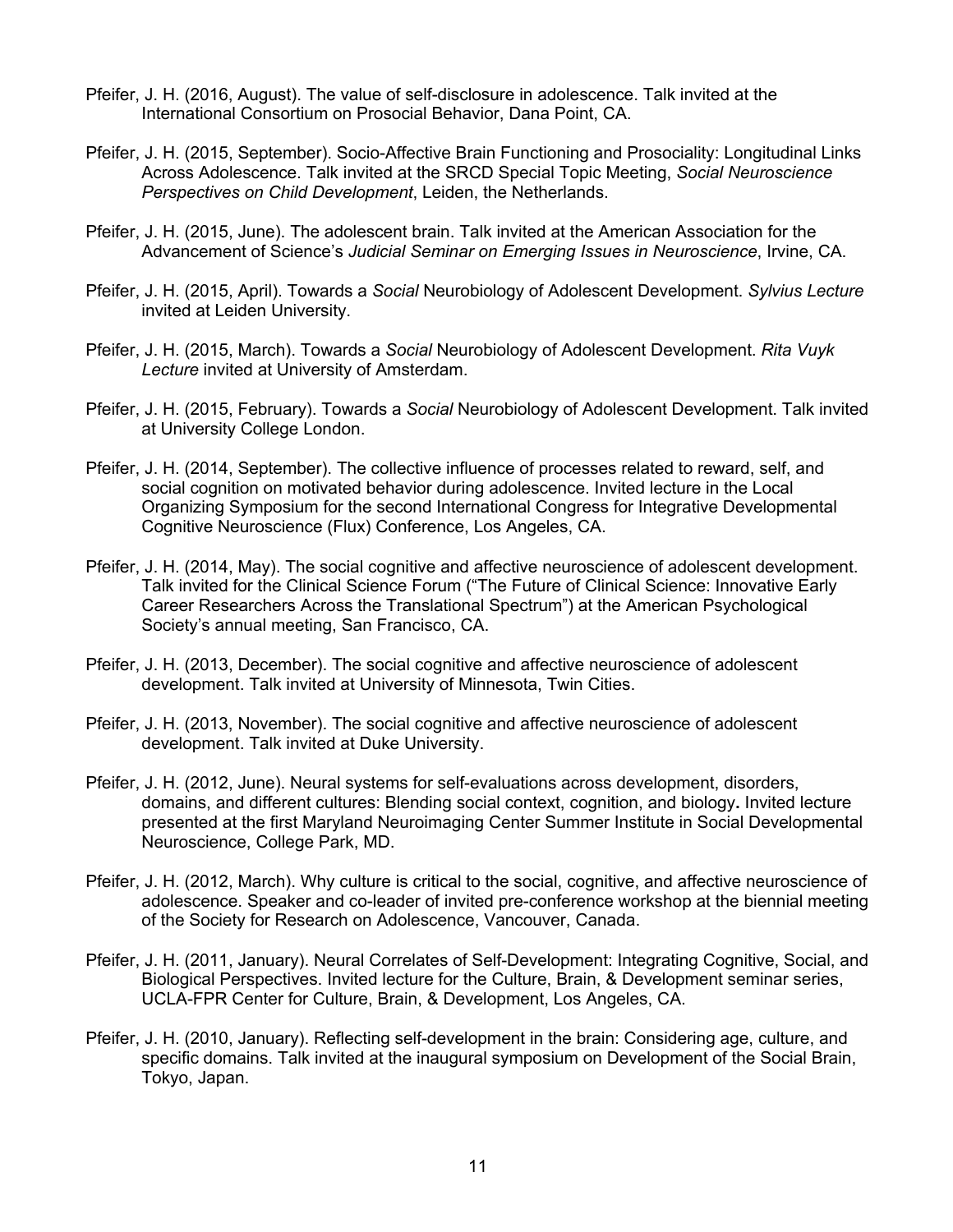- Pfeifer, J. H., Dapretto, M., & Lieberman, M. D. (2007, June). Factors influencing self-relevant information processing in the pre-teen brain. Talk presented in an invited symposium at the annual convention of the Jean Piaget Society, Amsterdam, Netherlands.
- Pfeifer, J. H. (2007, February). A Developmental Social Neuroscience Approach to Identity. Talk invited at University of California, Los Angeles.
- Pfeifer, J. H. (2007, February). A Developmental Social Neuroscience Approach to Identity. Talk invited at University of California, San Diego.
- Pfeifer, J. H. (2007, February). A Developmental Social Neuroscience Approach to Identity. Talk invited at University of Oregon.
- Pfeifer, J. H. (2007, January). A Developmental Social Neuroscience Approach to Identity. Talk invited at University of North Carolina, Chapel Hill.
- Pfeifer, J. H. (2007, January). Developing self-knowledge, developing identities, developing brains. Talk presented at the Self and Identity preconference at the annual convention of the Society for Personality and Social Psychology, Memphis, TN.
- Pfeifer, J. H., & Brown, C. S. (2007, January). Methodologies of attitude assessment in children: New and improved? Talk presented at the Developmental Perspectives on Intergroup Relations preconference at the annual convention of the Society for Personality and Social Psychology, Memphis, TN.
- Pfeifer, J. H. (2006, February). A developmental social cognitive neuroscience approach to intergroup relations. Talk presented at the Developmental Perspectives on Intergroup Relations preconference at the annual convention of the Society for Personality and Social Psychology, Palm Springs, CA.
- Pfeifer, J. H. (2006, January). Development of the mirror neuron system and its role in processing emotion. Talk presented at the Center for Neurovisceral Sciences & Women's Health 3rd Annual Basic and Translational Science Symposium, Los Angeles, CA.
- Pfeifer, J. H. (2005, October). fMRI studies of social identities and social perception during childhood. Talk presented in an invited symposium at the annual convention of the Society for Experimental and Social Psychology, San Diego, CA.

## **Selected Professional Presentations**

- Vijayakumar, N., Mills, K.L., Flournoy, J.C., Mobasser, A., Cheng, T., Flannery, J.E., Byrne, M.L., Helzer, A., Allen, N.B., Shirtcliff, E.A. and Pfeifer, J.H. (2018, April). Methodological considerations for the association between pubertal development and brain structure. Oral presentation at the Society for Research on Adolescence conference, Minneapolis, Minnesota, USA.
- Cosme, D., Flournoy, J. C., & Pfeifer, J. H. (2018, March) Piece by piece: A novel approach for wholebrain exploratory estimation and anatomical hypothesis testing using parcellations. Presentation given at Stockholm University's Gösta Ekman Laboratory, Stockholm, Sweden.
- Cheng, T.W., Vijayakumar, N., Peake, S.J., Flournoy, J., Flannery, J.E., Mobasser A., Alberti, S.L., Fisher, P.A., Pfeifer, J.H. (2017, April). Adolescents' neural responses to social exclusion mediate the relationship between rejection sensitivity and depressive symptoms. Poster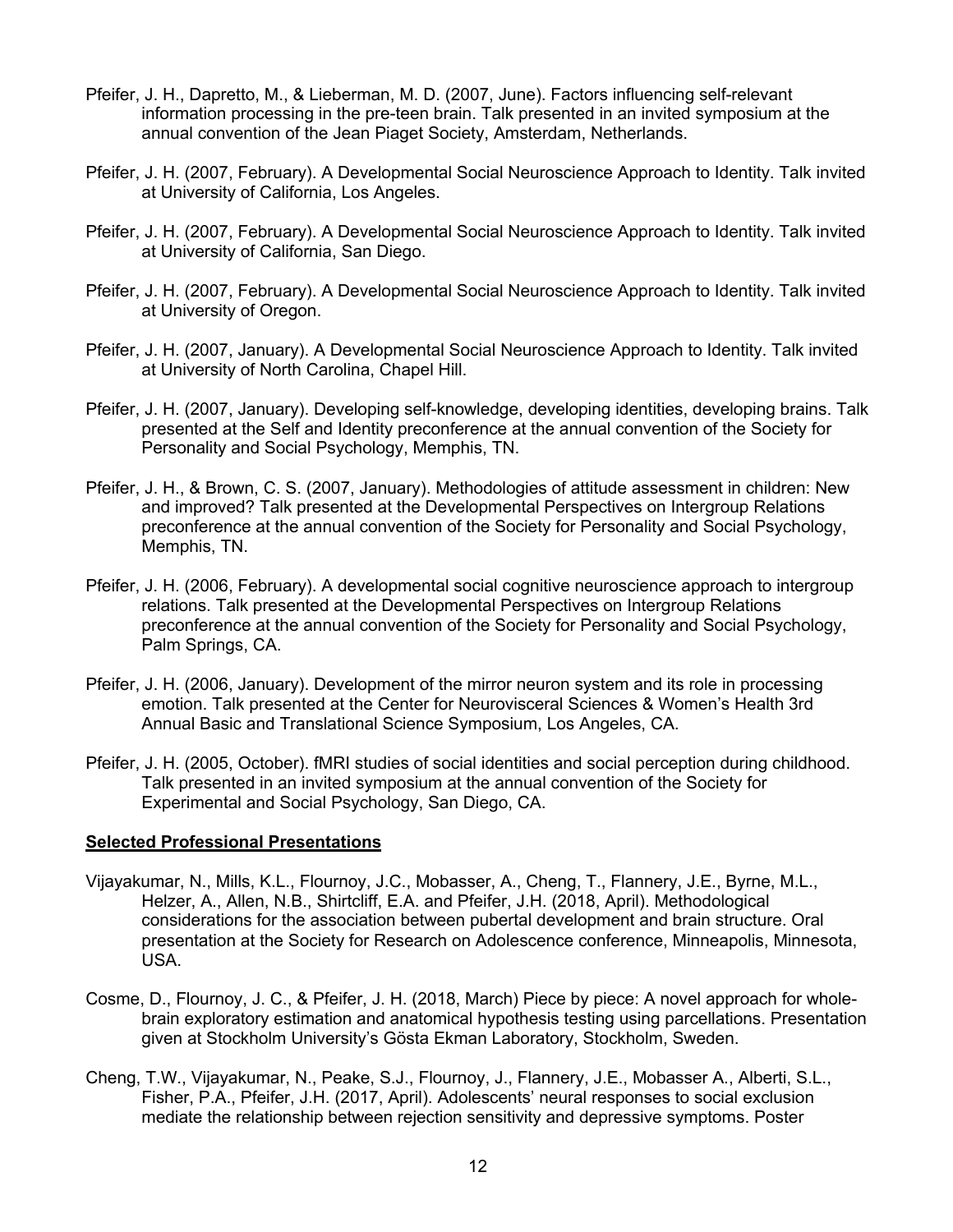presented at the biennial meeting of the Society for Research in Child Development (SRCD) Biennial Meeting, Austin, TX.

- Vijayakumar. N., Cheng, T. Peake, S., Flournoy, J., Flannery, J., Mobasser, A., Alberti, S., Fisher, P. and Pfeifer, J.H. (2017, April). Feeling left out or just surprised? Neural correlates of social exclusion and expectancy violations during adolescence. Talk presented at the biennial meeting of the Society for Research in Child Development (SRCD) Biennial Meeting, Austin, TX.
- Helzer, A., Vijayakumar, N., Mills, K.L., Flournoy, J., Mobasser, A., Cheng, T., Flannery, J.E., Byrne, M., Lind, M., Allen, N.B., Pfeifer, J. (2017, April). Changes in functional connectivity of the amygdala with pubertal development. Poster presented at the biennial meeting of the Society for Research in Child Development (SRCD) Biennial Meeting, Austin, TX.
- Cheng, TW, Mills, KL, Flournoy J, Flannery, JE, Mobasser A, Zeithamova, D, Fisher, PA, Pfeifer, JH. (2017, November). Are child abuse and neglect uniquely associated with functional connectivity across networks? An investigation of amygdala and hippocampal connectivity at rest. Poster presented at the International Society for Developmental Psychobiology (ISDP) Conference, Washington, DC.
- \*Cosme, D., \*Mobasser, A., Zeithamova, D., Berkman, E. T., Pfeifer, J. H. (2017, April). Muddying the waters: Does autonomous choice reduce craving regulation efficacy? Poster presented at the Social Affective Neuroscience Society (SANS) Conference, Los Angeles, CA.
- \*Cheng, T.W., \*Vijayakumar, N., \*Peake, S.J., \*Flournoy, J., \*Flannery, J.E., \*Mobasser A., \*Alberti, S.L., Fisher, P.A., Pfeifer, J.H. (2016, September). Brain-behavior relationships between social exclusion or over-inclusion and subsequent decision-making in adolescents. Poster presented at the annual meeting of the FLUX Congress, St. Louis, MO.
- \*Vijayakumar, N., \*Cheng, T.W., \*Peake, S.J., \*Flournoy, J., \*Flannery, J.E., \*Mobasser A., \*Alberti, S.L., Fisher, P.A., Pfeifer, J.H. (2016, September). Feeling left out or violated social expectations? An fMRI adaptation of Cyberball using parametric modulators. Poster presented at the annual meeting of the FLUX Congress, St. Louis, MO.
- Pfeifer, J. H. (2016, April). Social Contextual Effects on Brain Functioning Related to Feedback about Outcomes of Risky (and Safe!) Decisions in Adolescents. Talk presented at the biennial meeting of the Society for Research on Adolescence, Baltimore, MD.
- \*Cosme, D., \*Mobasser, A., Berkman, E. T., Pfeifer, J. H. (2016, April). Choosing to regulate: Autonomy alters neural responses during craving regulation. Poster presented at the Social and Affective Neuroscience Society annual meeting, New York, NY.
- \*Flannery, J. E., \*Peake, S. J., \*Flournoy, J. C., \*Alberti, S. L., \*Mobasser, A., Fisher, P. A., & Pfeifer, J. H. (2016, April). Neural Outcomes of Risk Decision: Prediction of Subsequent Behavioral Decision Across Social Contexts in Adolescence. Poster presented at the Social and Affective Neuroscience Society annual meeting, New York, NY.
- Pfeifer, J. H., & \*Flournoy, J. C. (2016, April). Characterizing longitudinal change in brain function: Some problems and solutions. Talk presented at the Modeling Developmental Change conference, Eugene, OR.
- \*Cosme, D., Pfeifer, J. H. (2015, September) A longitudinal fMRI study of self-evaluation across adolescence. Talk invited at the SRCD Special Topic Meeting, *Social Neuroscience Perspectives on Child Development*, Leiden, The Netherlands.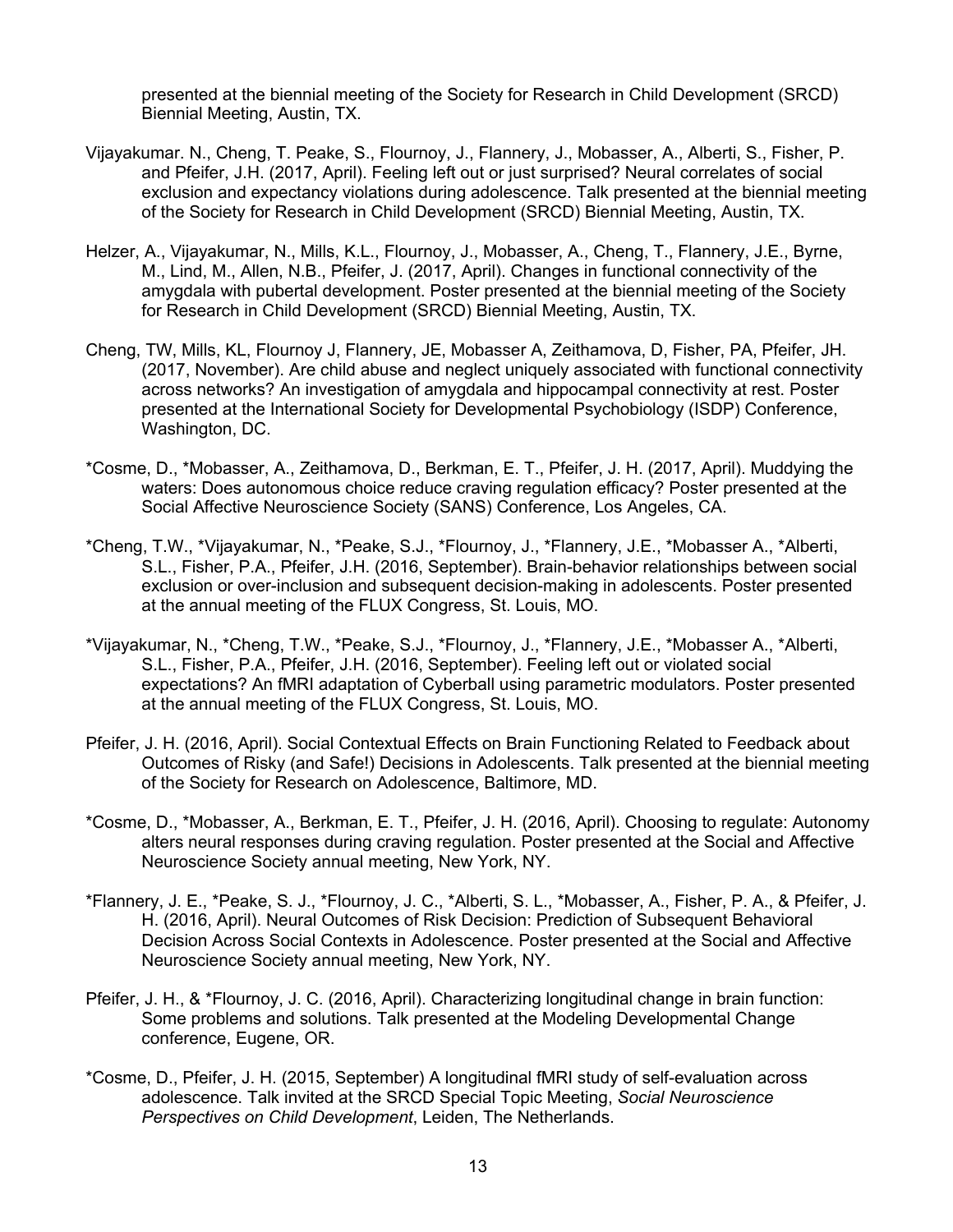- \*Cosme, D., \*Livingston, J. L., \*Flournoy, J. C., Mazziotta, J., Dapretto, M., Pfeifer, J. H. (2015, September) A longitudinal fMRI study of self-evaluation across adolescence. Poster presented at the Flux Congress, Leiden, The Netherlands.
- \*Flannery, J. E., \*Peake, S. J., \*Flournoy, J. C., \*Alberti, S. L., \*Mobasser, A., Fisher, P. A., & Pfeifer, J. H. (2015, September). Positive and Negative Neural Feedback Processing of Risk Decisions Across Social Contexts in Adolescents. Poster presented at the Flux Congress, Leiden, The Netherlands.
- \*Flournoy, J. C., \*Peake, S. J., \*Alberti, S. L., \*Flannery, J. E., \*Mobasser, A., Fisher, P. A., & Pfeifer, J. H. (2015, September). Evaluation of a Bayesian cognitive model for adolescent risky decision making in the Stoplight Game. Presented at the Flux Congress, Leiden, The Netherlands. 10.13140/RG.2.1.1925.7049
- Pfeifer, J. H. (2015, May). Neural Processing of Dynamic Peer Emotions: Developmental Trajectories and Adolescent Well-Being. Talk presented at the annual meeting of the Society for Biological Psychiatry, Toronto, Ontario, Canada.
- \*Flannery, J., \*Giuliani, N., \*Flournoy, J. C., & Pfeifer, J. H. (2015, April). Affective Reactivity and Regulation Across Adolescence: Neural Responses to Dynamic Peer Emotions. Presented at the Social Affective Neuroscience Society Annual Meeting, Boston, MA.
- \*Flournoy, J. C., \*Moore III, W. E., & Pfeifer, J. H. (2014, September). Using fMRI to study child and adolescent development: Thoughts from the trenches. Presented at the Special Meeting of the Society for Research in Child Development on Developmental Methodology, San Diego, CA.
- Pfeifer, J. H. (2014, September). Neural foundations of appetitive and affective reactivity and regulation across adolescence. Talk presented at the second International Congress for Integrative Developmental Cognitive Neuroscience (Flux) Conference, Los Angeles, CA.
- \*Flournoy, J. C., \*Tackman, A., \*Moore, W. E. III, Pfeifer, J. H., Mazziotta, J. C., Iacoboni, M., & Dapretto, M. (2014, April). Effect of empathy on prosocial behavior mediated by brain across the transition into adolescence. Poster presented at the annual meeting of the Social & Affective Neuroscience Society, Denver, CO.
- Moore, W.E. III, & Pfeifer, J. H. (2014, March). On the rewarding prospect of becoming oneself: Social influences on reward activity during adolescence. Poster presented at annual Society for Social and Affective Neuroscience, Denver, CO.
- \*Flournoy, J. C., \*Giuliani, N., Hill, A., \*Moore, W. E. III, & Pfeifer, J. H. (2014, March). Labeling Emotional Faces Changes Affective Processing. Poster presented at the biennial meeting of the Society for Research on Adolescence, Austin, TX.
- \*Mobasser, A., Tamir, D. I., & Pfeifer, J. H., (2014, March). Intrinsic Value of Self-Disclosure Across Adolescent Development. Poster presented at the biennial meeting of the Society for Research on Adolescence, Austin, TX.
- \*Flournoy, J. C., Srivastava, S., Dapretto, M., & Pfeifer, J. H. (2014, January). Correlated Change in Components of Empathy During Adolescence. Poster presented at the annual meeting of the Society for Personality and Social Psychology, Austin, TX.
- Graham, A.M., Pfeifer, J.H., Carpenter, S., Stevens, C.A., Fisher, P.A., & Fair, D.A. (2013, November). Pre- to Postnatal Stress and Default Network Connectivity in Infancy. Symposium paper presented at the annual meeting of the Society for Neuroscience, San Diego, CA.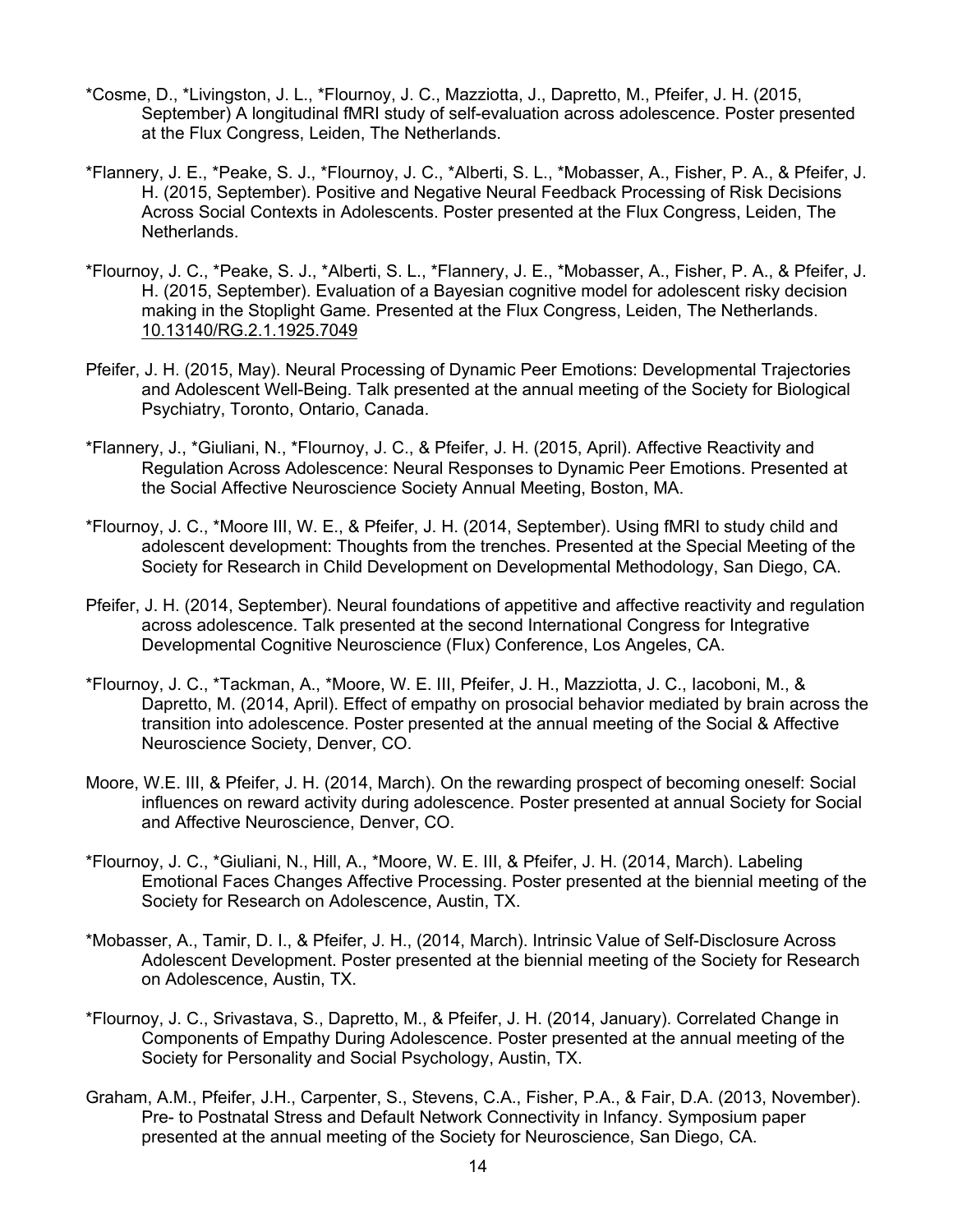- \*Tackman, A. M., Srivastava, S., Pfeifer, J. H., & Dapretto, M. (2013, June). The development of conscientiousness in late childhood and adolescence. Talk presented at the annual meeting of the Association for Research in Personality, Charlotte, NC.
- Pfeifer, J.H., \*Jankowski, K.F., \*Moore, W.E., \*Kahn, L.E., & \*Merchant, J.S. (April, 2013). Cortical and subcortical midline responses to direct and reflected self-evaluations in adolescence and adults: Effects of self-concept domain and pubertal development. Symposium paper presented at the biennial meeting of the Society for Research on Child Development, Seattle, WA.
- Pfeifer, J.H., \*Kahn, L.E., \*Peake, S.J., Stormshak, E.A., Dishion, T. J. (April, 2013). Learning to play it safe (or not): Stable and evolving neural mechanisms underlying decision-making processes in adolescence. Symposium paper presented at the biennial meeting of the Society for Research on Child Development, Seattle, WA.
- \*Giuliani, N.R., \*Ivie, E.L., Berkman, E.T., & Pfeifer, J.H. (April, 2013). Reappraisal of appetitive desires: A novel means of assessing self-regulation from childhood to adulthood. Poster presented at the biennial meeting of the Society for Research on Child Development, Seattle, WA.
- \*Graham, A.M., Fisher, P.A., Fair, D., Grayson, D., Stevens, C.A., & Pfeifer, J.H. (April, 2013). Effects of interparental conflict on functional neural networks during infancy: A resting state functional connectivity MRI study. Symposium paper presented at the Society for Research on Child Development, Seattle, WA.
- Sherman, L.E., Rudie, J.D., Pfeifer, J.H., McNealy, K.S., Masten, C.L., & Dapretto, M. (April, 2013). Within-network integration and between-network segregation in the developing adolescent brain: A longitudinal study. Poster presented at the biennial meeting of the Society for Research on Child Development, Seattle, WA.
- \*Jankowski, K.F., \*Gilliam, K., \*Roos, L., Pfeifer, J., Fisher, P., & Bruce, J. (April, 2013). The impact of early adverse care and a preventive intervention on patterns of neural activation during a response inhibition task. Poster presented at the annual meeting of the Social and Affective Neuroscience Society, San Francisco, CA.
- \*Hill, A.N., \*Peake, S.J., \*Kahn, L.E., Stormshak, B.A., Dishion, T.J., & Pfeifer, J.H. (April, 2013). Resistance and rejection: neural mechanisms of social exclusion in adolescence**.** Poster presented at the annual meeting of the Social and Affective Neuroscience Society, San Francisco, CA.
- \*Moore, W.E., \*Merchant, J.S., \*Jankowski, K.F., & Pfeifer, J.H. (2013, April). 'Like us?': Development of neural mechanisms underlying social comparisons. Poster presented at the annual meeting of the Social and Affective Neuroscience Society, San Francisco, CA.
- \*Flournoy, J.C., \*Moore, W.E., Srivastava, S., Mazziotta, J.C., Iacoboni, M., Dapretto, M., & Pfeifer, J.H. (2013, April). Neural correlates of empathy development during early adolescence. Poster presented at the annual meeting of the Social and Affective Neuroscience Society, San Francisco, CA.
- \*Livingston, J.L., \*Kahn, L.E., Lieberman, M.D., Mazziotta, J.C., Dapretto, M., & Pfeifer, J.H. (2013, April). The role of medial prefrontal cortex beyond the self: A comparison of social vs. academic appraisals. Poster presented at the annual meeting of the Social and Affective Neuroscience Society, San Francisco, CA. [Winner of a Poster Prize.]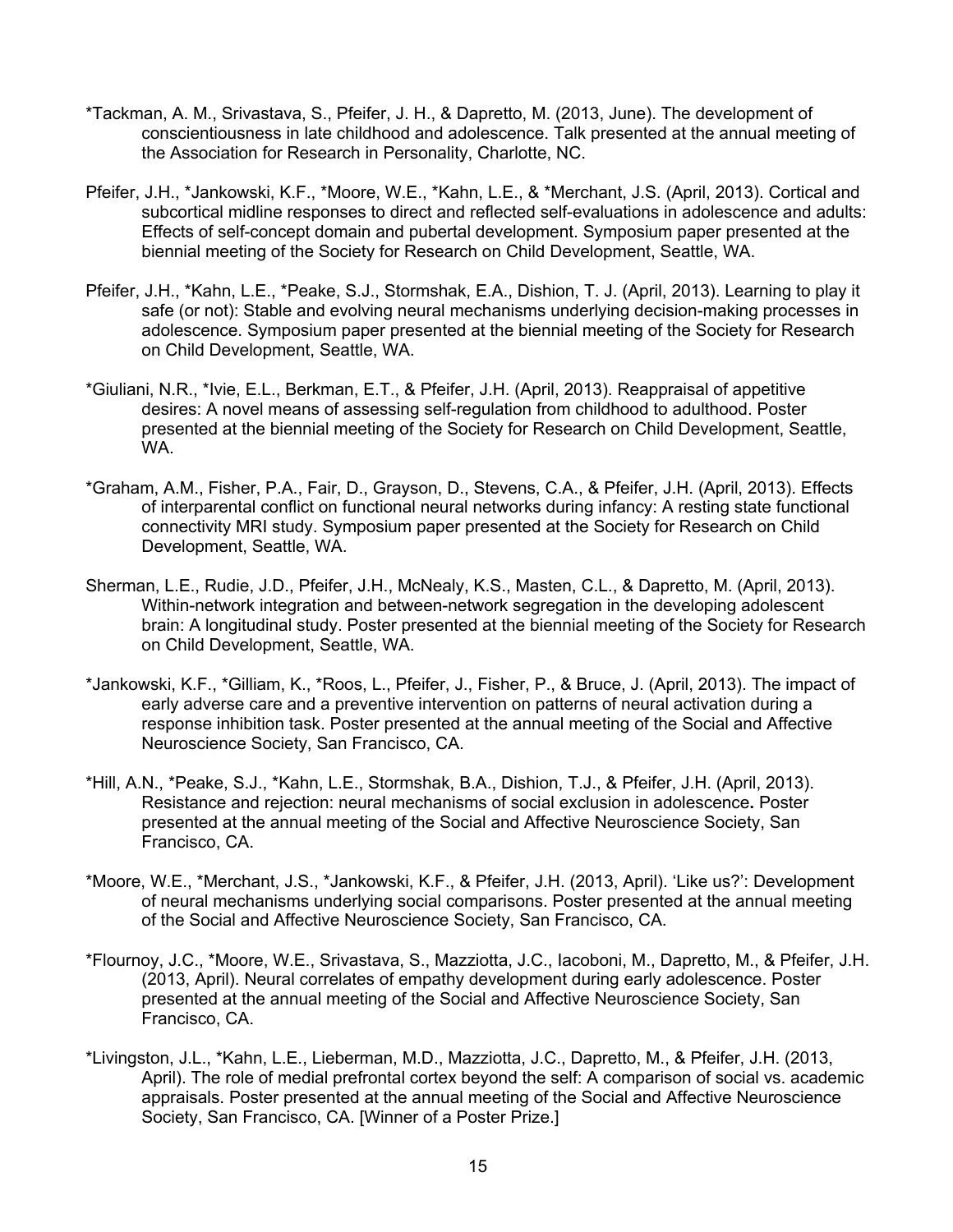- \*Tackman, A. M., Srivastava, S., Pfeifer, J. H., & Dapretto, M. (2013, January). The development of conscientiousness in late childhood and adolescence. Poster presented at the annual meeting of the Society for Personality and Social Psychology, New Orleans, LA.
- \*Jankowski, K.F., \*Kahn, L.E., \*Merchant, J.S., \*Moore, W.E., & Pfeifer, J.H. (June, 2012). Am I popular? Distinct neural activation during adolescent social self-appraisals and correlations with pubertal development. Poster presented at the University of Maryland Neuroimaging Center Summer Institute on Social Developmental Neuroscience, Hyattsville, MD.
- \*Graham, A.M., Fisher, P.A., & Pfeifer, J.H. (June, 2012). What sleeping babies hear: An fMRI study of interparental conflict and infants' emotion processing. Poster presented at the University of Maryland Neuroimaging Center Summer Institute on Social Developmental Neuroscience, Hyattsville, MD.
- \*Jankowski, K.F., \*Moore, W.E., \*Kahn, L.E., \*Merchant, J.S., & Pfeifer, J.H. (May, 2012). Distinct neural activation during adolescent and adult self-appraisals and correlations with socialcognition. Poster presented at the annual meeting for American Psychological Science, Chicago, IL.
- Yada, K., \*Graham, A.M., Pfeifer, J.H., Fisher, P.A. (June, 2012). Infants and fMRI: Considering temperament, genetics and environmental stress as predictors of successful scan completion. Poster presented at the 2012 International Conference on Infant Studies, Minneapolis, MN.
- \*Jankowski, K.F., \*Moore, W.E., \*Kahn, L.E., \*Merchant, J.S., & Pfeifer, J.H. Distinct neural activation during adolescent and adult self-appraisals and correlations with social-cognition. (May 2012). Poster presented at the annual meeting for American Psychological Science in Chicago, Illinois.
- Pfeifer, J. H. (April, 2012). What development, disorders, and individual differences highlight about the neural systems supporting self-processing**.** Talk presented at the annual meeting of the Social and Affective Neuroscience Society, New York, NY.
- \*Kahn, L. E., \*Peake, S. J., Stormshak, B., Dishion, T., & Pfeifer, J. H. (April, 2012). Neural traffic signals drive behavior: Adolescents' risky decision-making in an fMRI driving simulation. Poster presented at the annual meeting of the Social and Affective Neuroscience Society, New York, NY. [Winner of a Poster Prize.]
- \*Veroude, K., Dapretto, M., Lieberman, M. D., & Pfeifer, J. H. (April, 2012). Longitudinal changes in brain connectivity between childhood and early adolescence during appraisals of self and other. Poster presented at the annual meeting of the Social and Affective Neuroscience Society, New York, NY.
- \*Merchant, J. S., \*Moore, C. L., Lieberman, M. D., Fuligni, A. J., Chen, C., & Pfeifer, J. H. (April, 2012). The self beyond the medial prefrontal cortex: The extended network for self-appraisals. Poster presented at the annual meeting of the Social and Affective Neuroscience Society, New York, NY.
- \*Peake, S. J., \*Kahn, L. E., Dishion, T., Stormshak, B., & Pfeifer, J. H. (April, 2012). Interactions between risk taking, social exclusion and peer influence in adolescence: An fMRI study. Poster presented at the annual meeting of the Social and Affective Neuroscience Society, New York, NY.
- \*Jankowski, K. F., \*Merchant, J. S., \*Moore, W. E., \*Kahn, L. E., & Pfeifer, J. H. (April, 2012). Pretty, popular, smart?: Unique neural activation when comparing adolescent and adult appraisals of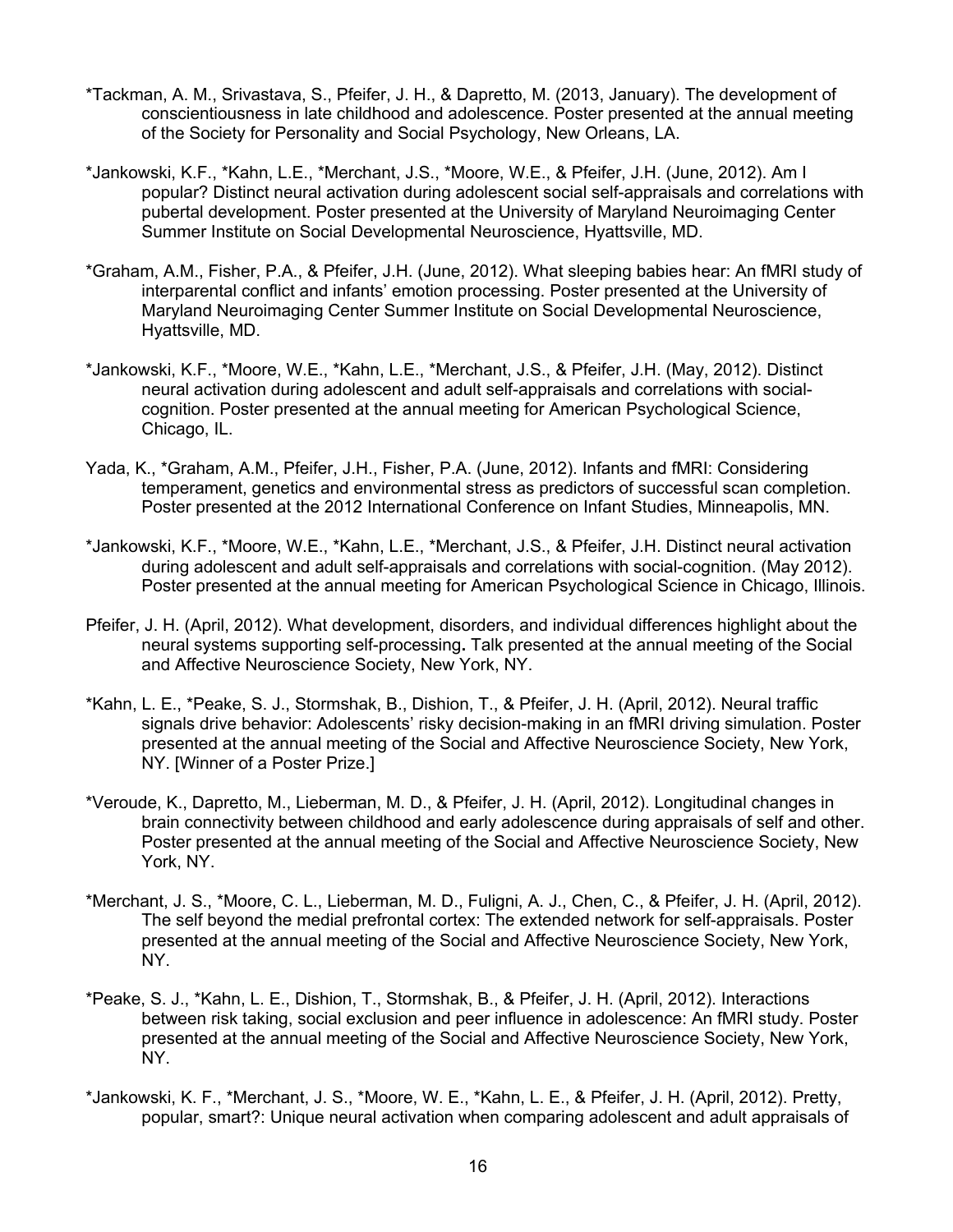self and other. Poster presented at the annual meeting of the Social and Affective Neuroscience Society, New York, NY.

- \*Moore, W. E., \*Merchant, J. S., & Pfeifer, J. H. (April, 2012). 'Like me?': Perigenual anterior cingulate cortex is sensitive to both personal relevance and self-similarity during social comparisons. Poster presented at the annual meeting of the Social and Affective Neuroscience Society, New York, NY.
- \*Moore, W. E., \*Merchant, J. S., & Pfeifer, J. H. (March, 2012). Who's cooler?: Neural correlates of social comparisons. Poster presented at the annual meeting of the Cognitive Neuroscience Society, Chicago, IL.
- Pfeifer, J. H. (March, 2012). Should I stay or should I go?: Social influences on risk-taking in adolescence and early adulthood at neural and behavioral levels. Chair of symposium presented at the biennial meeting of the Society for Research on Adolescence, Vancouver, Canada.
- \*Peake, S. J., Pfeifer, J. H., Stormshak, B., & Dishion, T. (March, 2012). Risk-taking, social exclusion, and peer influence in adolescence and early adulthood: From behavior to brain. Symposium paper presented at the biennial meeting of the Society for Research on Adolescence, Vancouver, Canada.
- Pfeifer, J. H., \*Moore, W. E., Masten, C. L., & Dapretto, M. (January, 2012). Neural correlates of emotion processing during puberty: Longitudinal changes in reactivity, regulation, and relations to risky behavior. Symposium paper presented at the annual meeting of the Society for Personality and Social Psychology, San Diego, CA.
- \*Peake, S. P., Pfeifer, J. H., Dishion, T. J., & Stormshak, E. A. (January, 2012). The effects of peer influence and social exclusion on risk taking in adolescents and young adults*.* Symposium paper presented at the annual meeting of the Society for Personality and Social Psychology, San Diego, CA.
- \*Moore, W. E., \*Merchant, J. S., & Pfeifer, J. H. (January, 2012). Who's cooler?: Neural correlates of comparative social judgment. Poster presented at the annual meeting of the Society for Personality and Social Psychology, San Diego, CA.
- Pfeifer, J. H., \*Merchant, J. S., Colich, N., Rudie, J., & Dapretto, M. (May, 2011). Self-Other differentiation in cortical midline structures is atypical in children and adolescents with highfunctioning ASD. Poster presented at the annual meeting of the International Society for Autism Research, San Diego, CA.
- Pfeifer, J. H. (March, 2011). Rewards, risks, and regulation in adolescence: New insights from studies of neural changes associated with pubertal maturation. Chair of the symposium presented at the biennial meeting of the Society for Research in Child Development, Montreal, Canada.
- Pfeifer, J. H., Masten, C. L., \*Moore, W. E., \*Oswald, T., & Dapretto, M. (March, 2011). Longitudinal change in neural responses to affective facial displays: Associations with puberty, hormones, and interpersonal functioning. Symposium paper presented at the biennial meeting of the Society for Research on Child Development, Montreal, Canada.
- \*Peake, S., Pfeifer, J. H., & Dapretto, M. (March, 2011). The development of self-schemas in childhood and adolescence. Poster presented at the biennial meeting of the Society for Research on Child Development, Montreal, Canada.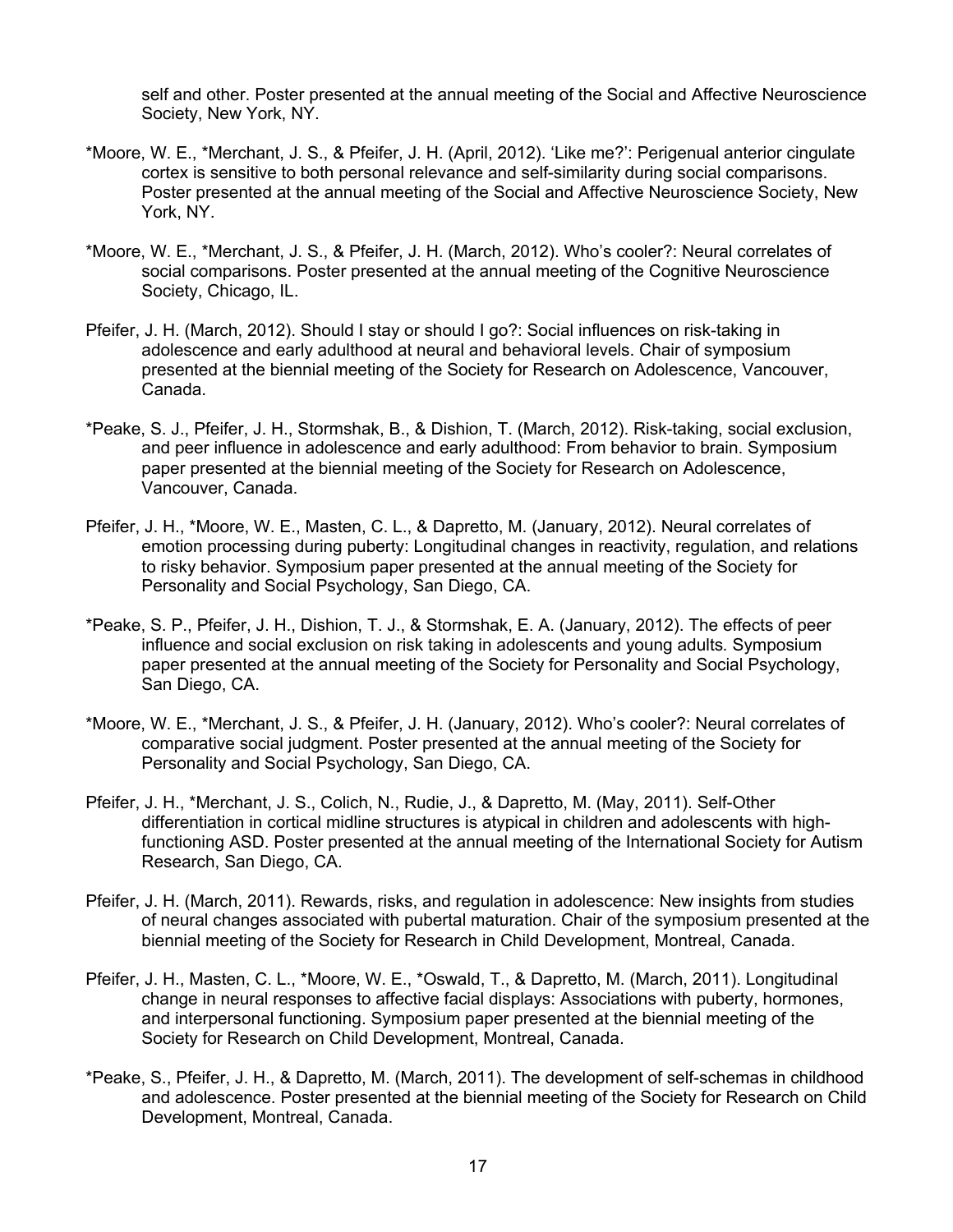- \*Graham, A., Fisher, P. A., Pfeifer, J. H., \*Gamache Martin, C., Aranguiz, C., & Abdullaev, Y. (March, 2011). Interparental conflict and neural processing of emotional stimuli. Symposium paper presented at the biennial meeting of the Society for Research on Child Development, Montreal, Canada.
- Pfeifer, J. H., \*Oswald, T. M., Borofsky, L. A., Iacoboni, M., Mazziotta, J. C., & Dapretto, M. (2009, October). Changes in the brain and changes in behavior: A longitudinal fMRI study of social cognitive functioning during the transition to adolescence. Talk presented at the annual meeting of the Social and Affective Neuroscience Society, New York, NY.
- Muscatell, K. A., Way, B. M., Pfeifer, J. H., & Dapretto, M. (2009, October). Perceived social status modulates the neural response to viewing emotional facial expressions among adolescents. Poster presented at the annual meeting of the Social and Affective Neuroscience Society, New York, NY.
- Pfeifer, J. H., & Fuligni, A. J. (2009, April). Incorporating family and peer contexts into developmental social neuroscience: Imaging beyond the individual. Co-chair of the symposium presented at the biennial meeting of the Society for Research in Child Development, Denver, CO.
- Pfeifer, J. H. (2009, April). The brain reflects me, family, peers, and culture: Direct and reflected appraisals in American and Chinese adolescents and adults. Talk presented at the biennial meeting of the Society for Research in Child Development, Denver, CO.
- Masten, C. L., & Pfeifer, J. H. (2009, April). Neural bases of empathy for basic emotions and social exclusion in children and adolescents. Talk presented at the biennial meeting of the Society for Research in Child Development, Denver, CO.
- Pfeifer, J. H. (2009, February). Neural systems supporting reflected and direct self-appraisals: Developmental and cross-cultural studies**.** Talk presented at the annual meeting of the Society for Personality and Social Psychology, Tampa, FL.
- Pfeifer, J. H., Lieberman, M. D., & Dapretto, M. (2008, April). Puberty, gender, and emotion processing in the pre-teen brain: An fMRI study of "cooties" and "crushes." Poster presented at the biennial meeting of the Society for Research in Adolescence, Chicago, IL.
- Pfeifer, J. H., Dapretto, M., & Lieberman, M. D. (2008, February). Cooties and crushes: Gender and the moderation of neural systems for shared representations of emotion in children. Talk presented at the annual meeting of the Society for Personality and Social Psychology, Albuquerque, NM.
- Pfeifer, J.H. (2007, June). Neural foundations of social communication: Research findings from the FPR-UCLA Center for Culture, Brain, & Development. Chair of the symposium presented at the annual meeting of the Jean Piaget Society, Amsterdam, Netherlands.
- Pfeifer, J. H., Iacoboni, M., & Dapretto, M. (2007, June). Social communication in the face: Mirror neuron system activity to emotional expressions correlates with children's social cognitive functioning. Talk presented at the annual meeting of the Jean Piaget Society, Amsterdam, Netherlands.
- Pfeifer, J. H., Lieberman, M. D., & Dapretto, M. (2007, April). Thinking about me, thinking about you: Neural bases of self- and social knowledge retrieval in middle childhood. Talk presented at the biennial meeting of the Society for Research in Child Development, Boston, MA.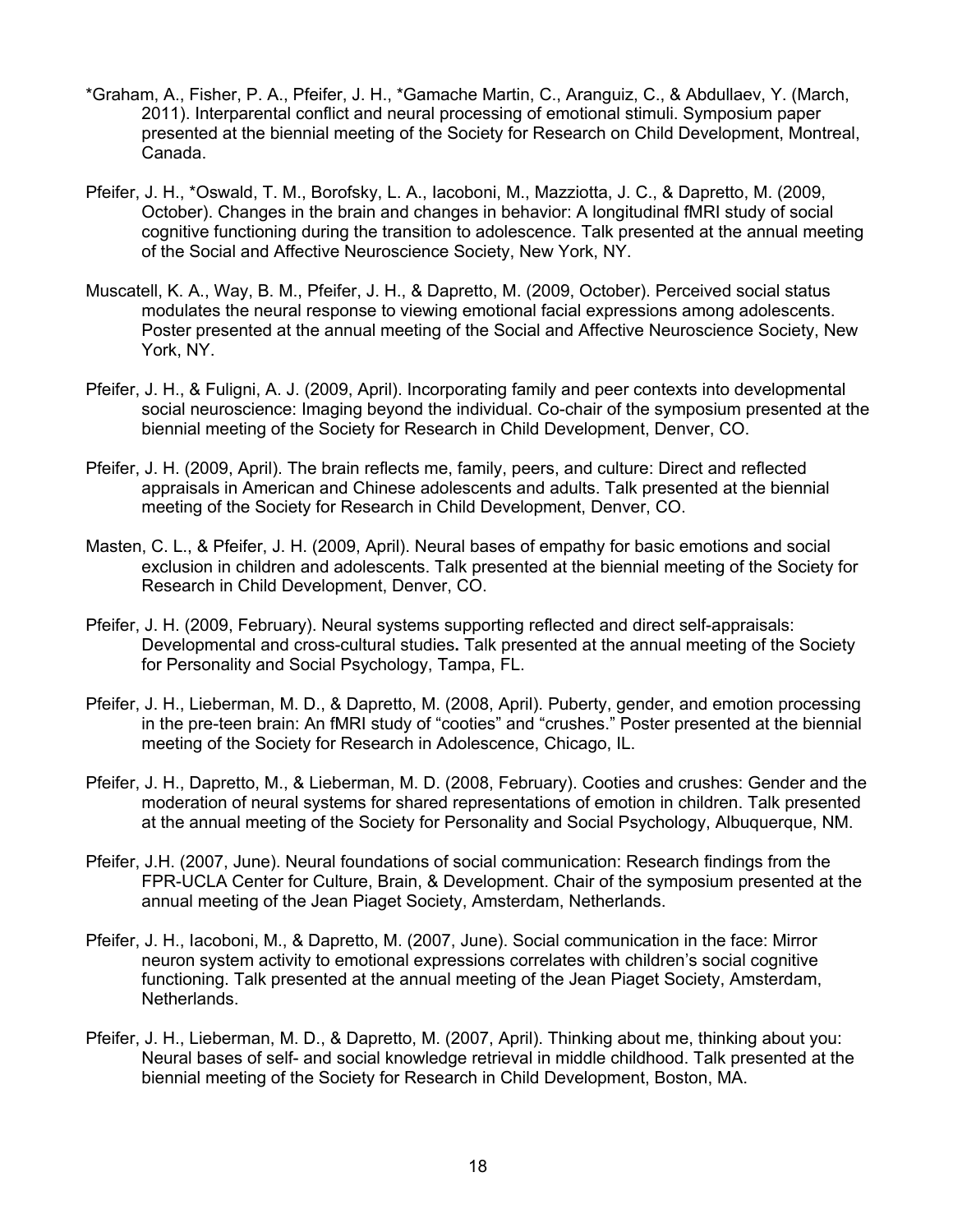- Liu, D., & Pfeifer, J. H. (2007, April). Neural correlates of children's developing understanding of people and mind. Co-chair of the symposium presented at the biennial meeting of the Society for Research in Child Development, Boston, MA.
- Brown, C. S., & Pfeifer, J. H. (2007, April). Effects of age and cognitive development on the Implicit Association Test (IAT). Poster presented at the biennial meeting of the Society for Research in Child Development, Boston, MA.
- Pfeifer, J. H., Dapretto, M., & Lieberman, M. D. (2007, April). An fMRI study of the neurocognitive processes involved in self-concept development. Poster presented at the biennial meeting of the Society for Research in Child Development, Boston, MA.
- Pfeifer, J. H., Dapretto, M., & Lieberman, M. D. (2007, January). Self-schema development: An fMRI study in 9 and 10 year-olds. Poster presented at the annual meeting of the Society for Personality and Social Psychology, Memphis, TN.
- Pfeifer. J. H., Iacoboni, M., Mazziotta, J. C., & Dapretto, M. (2006, June). Relationship between aggression and neural activity during emotion observation in children. Poster presented at the annual meeting of the Organization for Human Brain Mapping, Florence, Italy.
- Pfeifer, J. H., Iacoboni, M., Mazziotta, J. C., & Dapretto, M. (2005, November). Mirror neuron system activity in children and its relation to empathy and interpersonal competence. Poster presented at the annual meeting of the Society for Neuroscience, Atlanta, GA.
- Davies, M. S., Iacoboni, M., Pfeifer, J. H., Bookheimer, S., Sigman, M., & Dapretto, M. (2005, May). Neural correlates of facial affect imitation in children with autism. Paper presented at the annual meeting of the International Meeting for Autism Research, Boston, MA.
- Pfeifer, J. H., Lieberman, M. D., Juvonen, J., & Dapretto, M. (2005, April). Neural correlates of selfknowledge retrieval in children. Poster presented at the annual meeting of the Cognitive Neuroscience Society, New York, NY.
- Crockett, M., Tom, S., Pfeifer, J. H., Eisenberg, N., & Lieberman, M. (2005, April). Disrupting automatic emotional responses: An fMRI study of affect labeling. Poster presented at the annual meeting of the Cognitive Neuroscience Society, New York, NY.
- Pfeifer, J. H., Ruble, D. N., Fuligni, A. J., Bachman, M. A., Alvarez, J. M., & Cameron, J. A. (2005, April). Ethnic identity and explicit attitudes towards multiple ethnic groups among immigrant and non-immigrant children. Poster presented at the biennial meeting of the Society for Research in Child Development, Atlanta, GA.
- Fiske, A. P., Greenfield, P. M., Pfeifer, J. H., Lim, H. C., & Blazejko, A. (2005, January). Sources of human sociality: Evolution, ontogeny, neurobiology, psychology, and culture. Paper presented at the annual meeting of the Society for Personality and Social Psychology, New Orleans, LA.
- Pfeifer, J. H., Greenfield, P. M., Fiske, A. P., Lim, H. C., & Blazejko, A. (2004, June). Development of children's understanding of social relations depicted on video. Paper presented at the annual meeting of the Jean Piaget Society, Toronto, Canada.
- Pfeifer, J.H., & Eberhardt, J. L. (2003, October). Racial awareness and interracial contact as factors in the development of children's recognition memory for own- and other-race faces. Poster presented at the biennial meeting of the Cognitive Development Society, Park City, UT.

## **Neuroimaging Skills**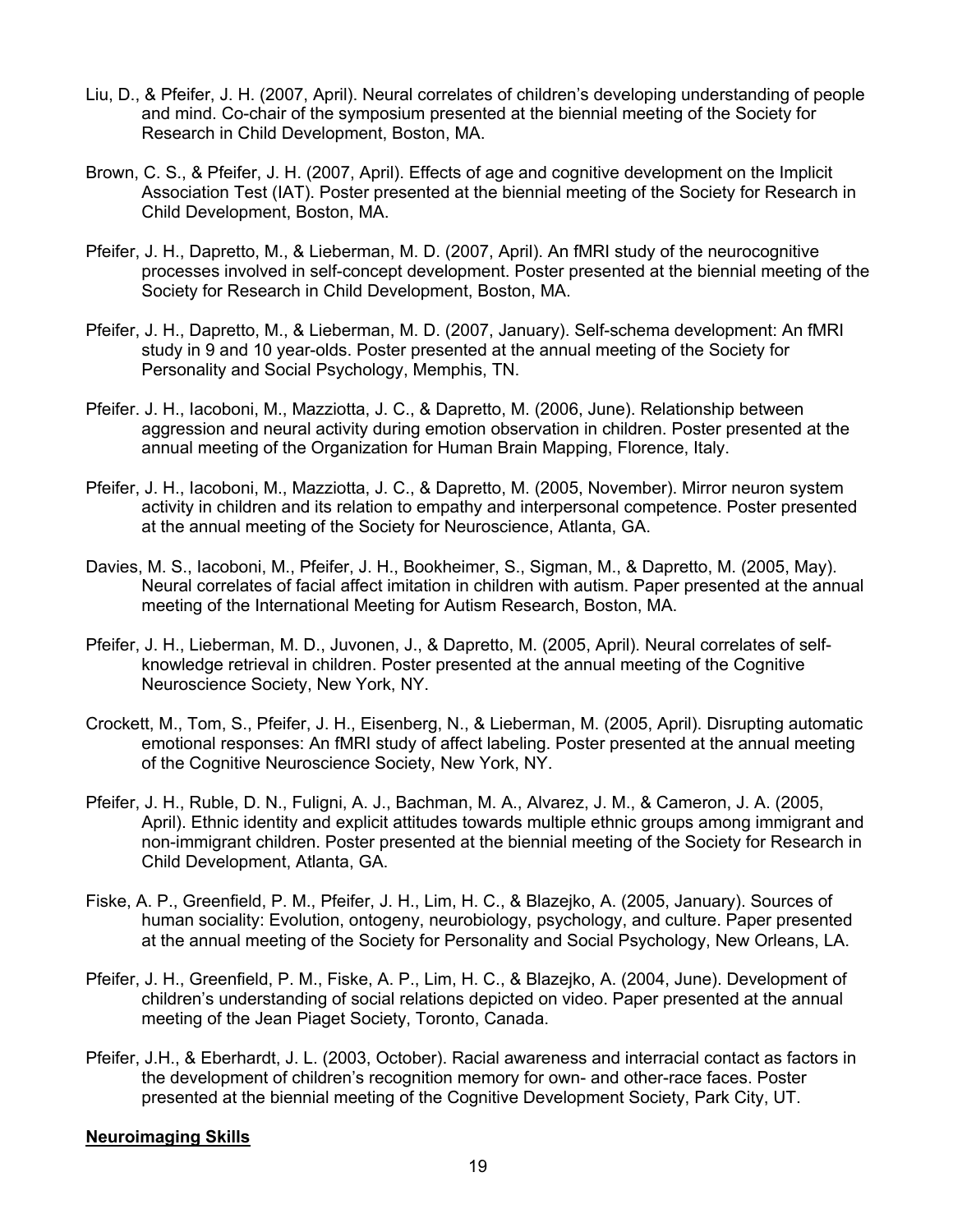- MRI Safety Certified since 2004
- Conducted or supervised the conduction of  $>250$  scans (over 75 percent with child participants) utilizing structural and functional imaging protocols run on Siemens Sonata (1.5T), Allegra (3T), and Skyra (3T) platforms
- Fluent in SPM (99, 2, 5, 8, 12), MarsBaR, and AIR
- Proficient in FSL, Neuroelf, structural analysis protocols developed by UCLA's Laboratory of Neuro Imaging (LONI), as well as MATLAB and shell scripting
- Comfortable with the use of large neuroimaging datasets (Ns > 50)
- Familiar with collecting EEG/ERP data using NetStation
- Attended UCLA-Semel Institute Advanced Neuroimaging Summer School (2007)
- Attended Summer Institute in Cognitive Neuroscience (2005)

## **Advising/Supervision**

### Postdoctoral

Nicole Giuliani (now an Assistant Professor, University of Oregon) Nandita Vijayakumar (now an Research Fellow, Deakin University, Australia) Zdena Op de Macks (now an Instructor, Leiden University) Kathryn Mills (now an Assistant Professor, University of Oregon) Michelle Byrne (primary sponsor, NIMH K award, now an Assistant Research Professor, University of Oregon)

Predoctoral

Alice Graham (NRSA; now an Assistant Professor in Psychiatry and Behavioral Neuroscience, OHSU) William Moore (now a postdoctoral fellow, Harvard University) Shannon Peake (NIMH T32 Development and Psychopathology Training Grant recipient; now a research associate, University of Oregon) Kathryn Jankowski (NSF GRFP [2011-2015], NSF GROW [2013-2014]), Autism Speaks Weatherstone Predoctoral Fellowship [2015-2017]) Lauren Kahn (NSF; now a project manager, University of Oregon) John Flournoy (now a postdoctoral fellow, Harvard University) Jessica Flannery (NSF; now on clinical internship, University of Washington, to be followed by a postdoctoral fellowship at UNC Chapel Hill) Dani Cosme (NRSA; now a postdoctoral fellowship at University of Pennsylvania) Arian Mobasser Theresa Cheng (OSLER TL1) Samantha Chavez Sarah Donaldson Victoria Williamson Ann-Marie Barrett

Individualized Master's Program Cara Bellwood, Nora Medina, Simone Schnabler, Christabelle Moore

#### Undergraduate

Honors Thesis advisor: Lauren Wilhelmi (Clark Honors College), Christabelle Moore (McNair Scholar), Elizabeth Ivie (NIMH predoctoral Intramural Research and Training Award (IRTA) recipient, 2013), Madison Bray, Hannah Fraser, Trieu-Giang Le, Theemeshni Govender Honors Thesis reader: ^Matthew O'Brien (Clark Honors College)

## **University Service**

UO Research Advisory Board